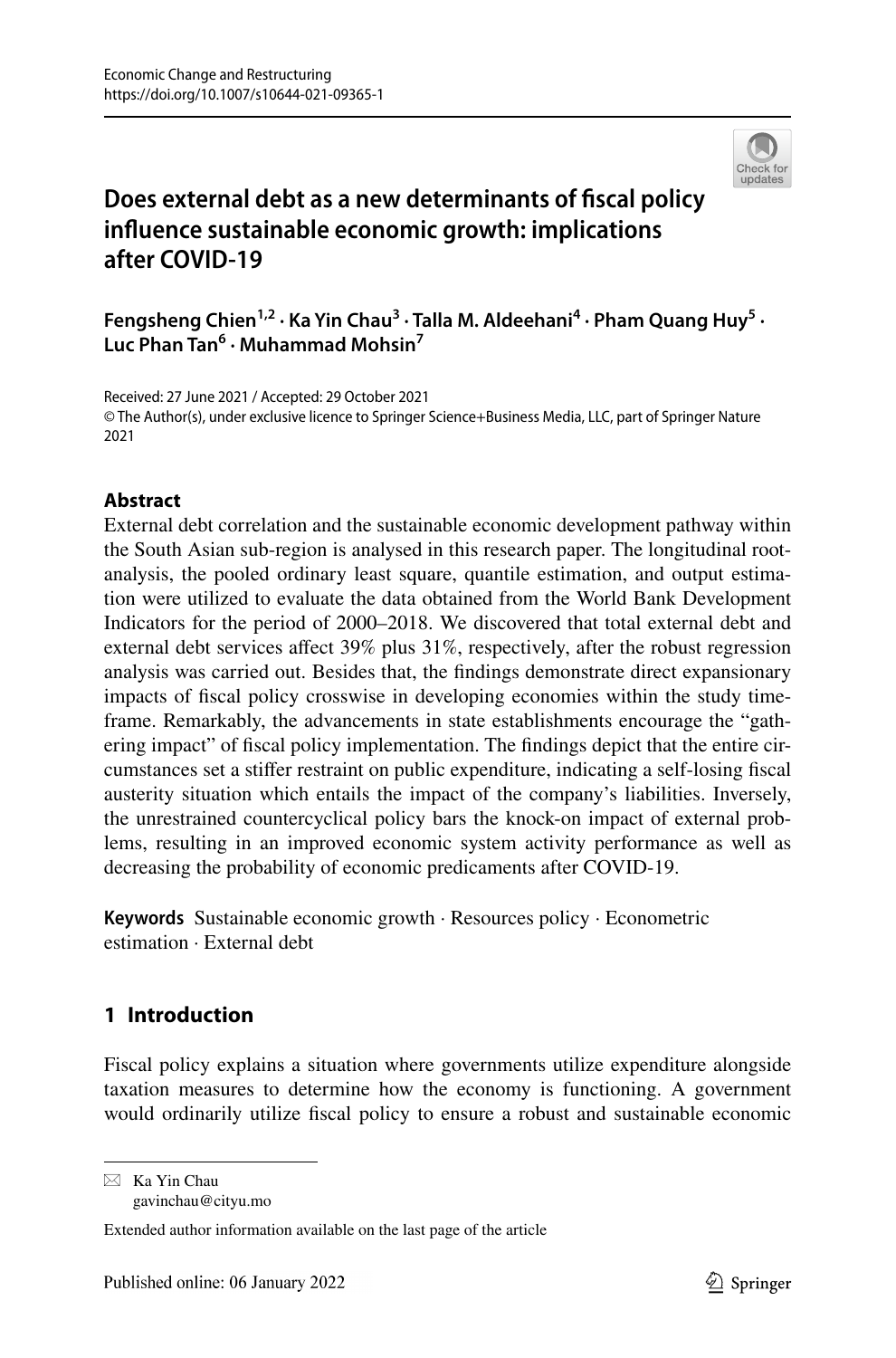system and cut down the incidence of poverty (Munir et al. [2019](#page-18-0)). The application of fscal policy to achieve desired macroeconomic objectives have gained traction throughout the decades alongside the present economic downturn, as economies have intervened with policies to reignite growth with stimulus packages to ameliorate adverse efects of economic downturn among the vulnerable in society. Following a conference in London in April 2009, the G20 leadership from developing and industrial economies issued a statement to tell the world that they are embarking on an unprecedented and joint fscal expansionary measure. The essence of this communication was that they see fscal policy as an instrument that becomes the panacea of emerging out of economic predicaments. They see fscal policy tools as a way to turbocharge the global economy. Furthermore, the precise fscal reaction rests with the fscal spending ability where governments can expend extra or reduce taxation. An example is the ability of the government to obtain extra funding at a reasonable cost or rely on special drawing rights (SDR) from Bretton Wood institutions, where emerging countries can access funding at no cost. Similarly, governments could react to economic predicaments via a stimulus that is unleashed by the pandemic due to extra spending or borrowing that may spike infationary pressures, afect foreign exchange reserves, as well as crowd out the private sector through over spending, which eventually hinders the rapid economic uptake (Abdullah et al. [2019](#page-17-0); Terzi and Anis [2018](#page-19-0)). Lending institutions equally have become sceptical about the government's role in spending within their budgets, reversing stimulus plans once instituted, and in managing long-run structural imbalances resulting from feeble government fnancial position. This is due to reduced taxation due to poor tax composition, tax avoidance and evasion, poor oversight authority concerning public fnance, increased public healthcare expenditure, or the growing population. Regarding diferent economies, they deemed it ft to reduce expenditure as a result of plunges in revenues levels. Thus, for nations that are associated with high-level infation or external current account imbalances, fscal stimulus may not be workable or advisable to be instituted.

The crises of Coronavirus (COVID-19) pandemic produce opportunities to rethink and rebuild our economic systems for speedy recovery after COVID-19. Therefore, governments must focus on ensuring debt sustainability (after COVID-19) and make it their primary objective. Fiscal debt and government debt ratio have grown substantially in many nations due to the efects of the economic crisis on the gross domestic product and tax revenues earnings plus the cost of fscal reactions to economic predicaments, especially after COVID-19. Financial aid (during COVID-19) together with assurances to the fnancial and manufacturing segments of the economies have worsened the fnancial positions of governments (Terzi and Anis [2018](#page-19-0)). Several nations have the wherewithal to undertake reasonable fiscal imbalances for a long time by excluding domestic as well as international fnancial markets after COVID-19. Also, bilateral partners are assured in satisfying their current commitments and those of years to come (Sadiq et al. 2021b; Salma et al. [2016;](#page-19-1) Tsunga et al. 2020). Fiscal deficits that expand beyond the ability to be managed have dented the confdence that managers have on the economy. Taking cognizance of the current economic predicaments, the International Monetary Fund (IMF) in the later part of 2008 and the beginning of 2009 has urged governments to instate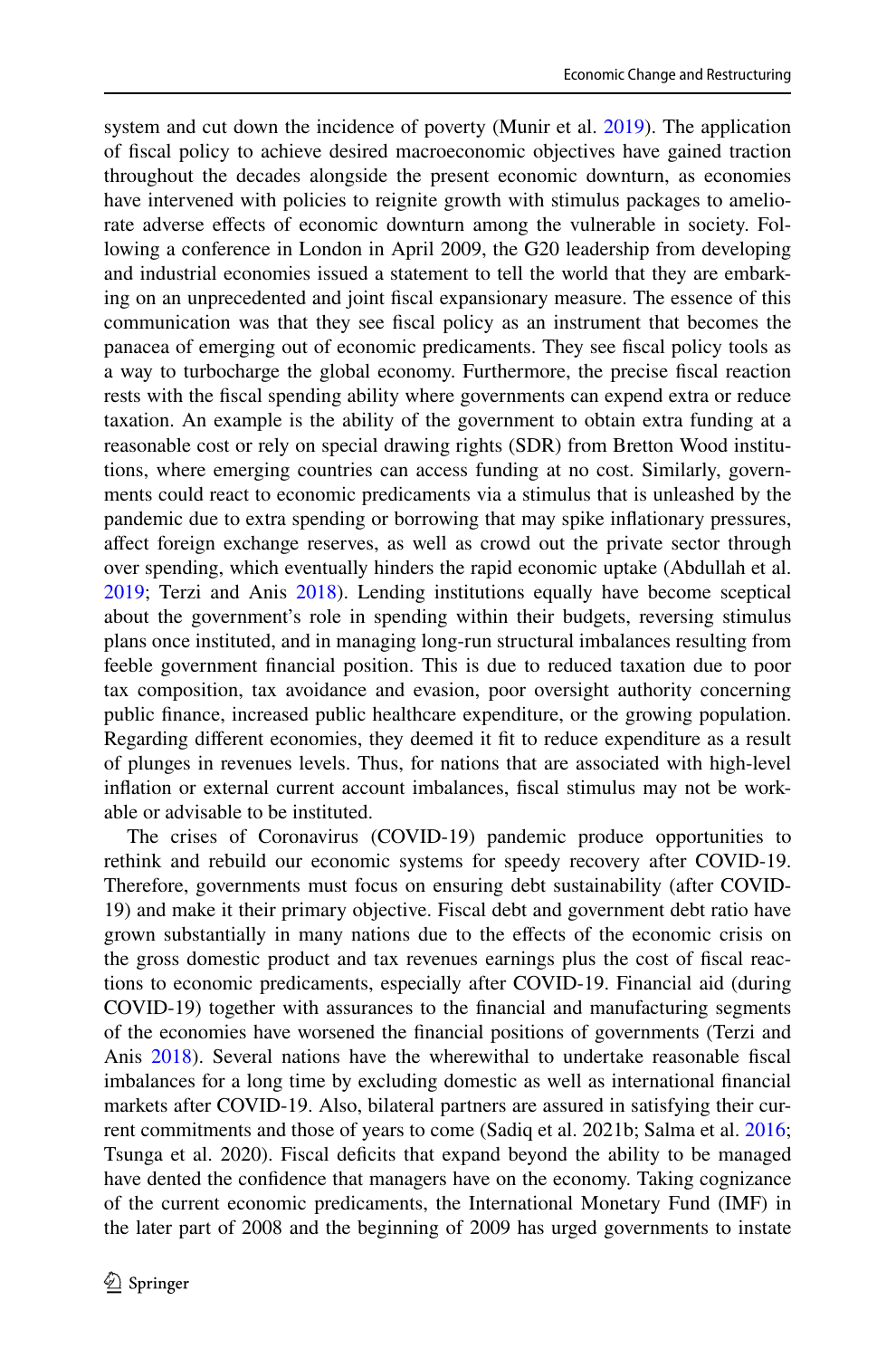a four tiered approach on the fscal policy plan of actions to ensure they are credit worthy. Stimulus packages ought not to have a long lasting impact on deficits, and medium-term models ought to entail the obligation to fscal correcting when circumstances progress; thus structural changes ought to be recognized and executed to improve development. Additionally, nations that grapple with medium-term to long-term demographic challenges ought to resolve and set plans to deliver a sound public healthcare system and pension reforms to cater to the needs of the growing workforce (Al-Masaeed and Tsaregorodtsev [2018\)](#page-17-1). As the economic impacts of the pandemic are gradually fading away, fscal problems still persist, especially in developed economies in South Asia, which highlights the important of this approach (Mahmood and Sial [2011\)](#page-18-1).

Also, external borrowing is bad for an economy only when it could produce greater economic benefts relative to the cost of borrowing, even if it happens in a life cycle and is not applied appropriately and judiciously (Mohsin et al. [2019,](#page-18-2) [2020a](#page-18-3), [2021](#page-18-4)). Generally speaking, external borrowing has the potential to enhance capacity as well as productivity expansion, thus making the debt creative and plausible (Farooq and Yasmin [2017\)](#page-18-5). Inversely, the debt could cause fscal disequilibrium and extra foreign borrowing that might cause the nation to be exposed to various economic headwinds. Debts have reduced the efficacy of fiscal policies and constrains the ability of monetary regulators to increase interest rates for monetary reasons, since its impacts budget shortfalls and the debt level (Shihab [2014\)](#page-19-2). Even though the likelihood of great government debts impacting productivity increment seem challenging for policy formulators within the viewpoint of the public, scientifc analysis that tackles the debt-growth connection within the scenario of Bangladesh is woefully inadequate. Our analysis evaluates the challenges of the dynamic correlation amongst growth and external debts (Surugiu et al. [2012](#page-19-3)). This is considering the fact that Bangladesh has a minimal debt to gross domestic product rate, plus a reduced per head external debt within the South Asia subregion. Thus, it would be revealing to delve into the debt-gross domestic product nexus as well as ascertain how MEP infuences this connection within the circumstances of Asia during the period of 1980 to 2017 (Nawaz and Idrees Khawaja [2019](#page-19-4)).

The impact of the fscal policy on economic expansion is underpinned by several parameters in the form of employment within the economy, the openness of the government, and the composition of government spending. Within empirical research that relates to causal factors' fscal policy potency, a number of research have taken into account the performance of institutional models, namely corruption that prevails in a country, market economy, and democracy. In the interim, the problem of external debts on the sustainability of fscal policy are equally worrying. As a case in point, Amato and Tronzano [\(2000](#page-17-2)) discovered that debt maturity and the proportion of foreign dominated debt are important contributing factors of the steadiness of exchange rates in Italy. Also, (Nursini [2017\)](#page-19-5) discovered that the Indian economic development is infuenced by the central government's debt, total factory output expansion, as well as the debt-services within the short term (Mohsin et al. [2021\)](#page-18-4).

In reference to the absolute advantage theory, resources are sent to more efficient factors of production, resulting in a well-organized resource distribution. In addition, trade improves enterprises' innovation capacity so that a high level of generating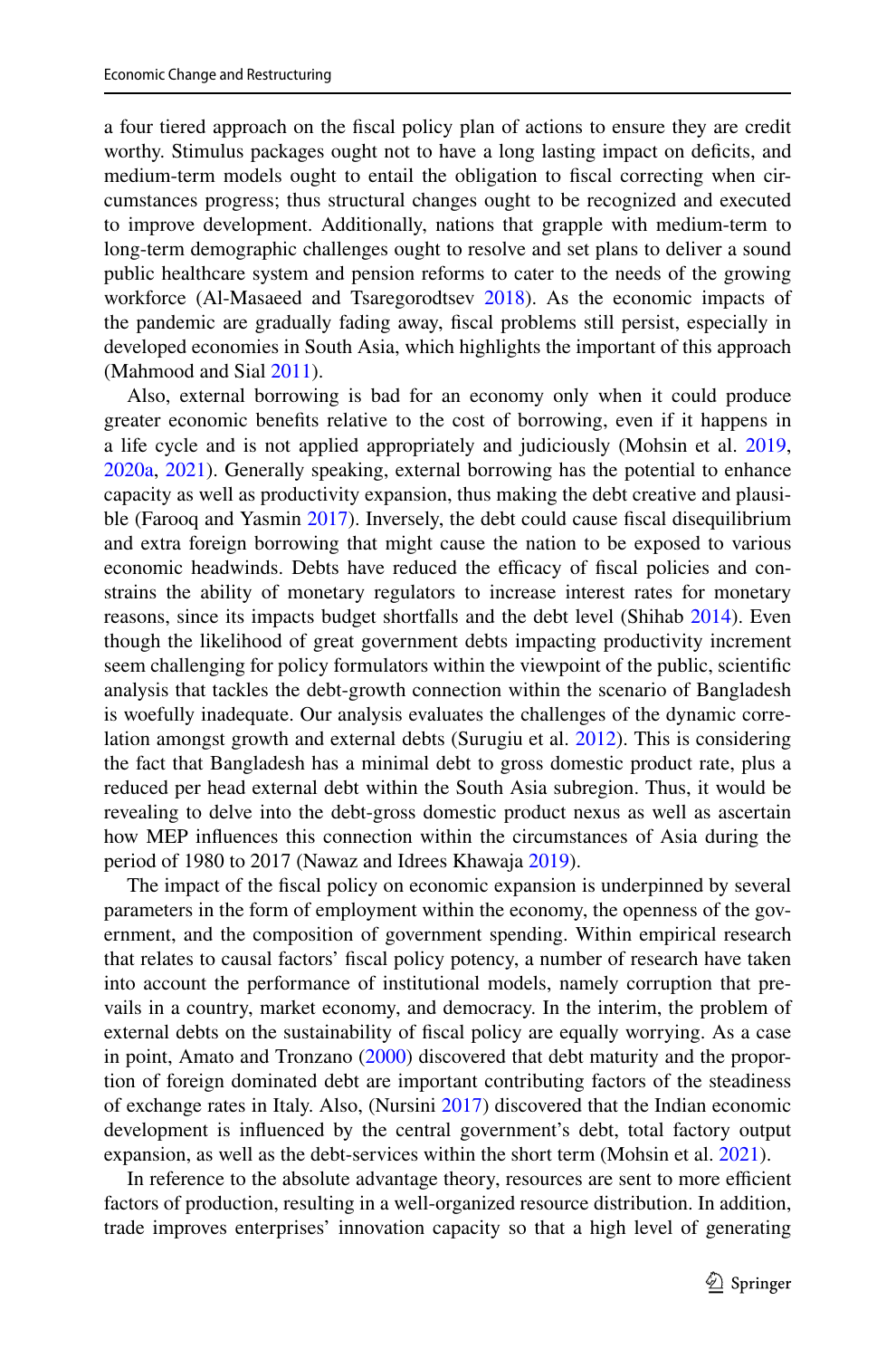forms grow tier exports as well as the domestic market, which spurs economic activity. Experimentally, research contends with the analysis which indicates that trade openness directly infuences economic expansion (Nurfatriani et al. [2015\)](#page-19-6). Global trade openness is said to be a conduit via which foreign indirect investment, capital key-ins, and goods plus services move into the recipient nations or territory. On the other hand, classical development and balanced growth theories have debated that global trade deprives emerging countries of wealth whilst giving more wealth to the advanced world. Likewise, scholars have asserted that persistent reliance on the export of raw materials in unpredictable world markets with commodity price volatility are inclined to vary incomes from exports of manufacturing goods signifcantly (Igwe et al. [2015\)](#page-18-6).

The contribution of this research lies in the following ways. This research seeks to fll the void of the paucity of frameworks that deal with the external debts and how global efforts are instituted to bounce back from the pandemic, especially in emerging economies like Pakistan, Sri Lanka, Nepal, Afghanistan and Nepal. This infuences the kindness of countries that donate goods, where it impacts the borrowing nations alongside appropriate debt control procedures at a macroeconomic stage.

### **2 Literature review**

#### **2.1 Fiscal policy and economic growth**

A current research by Pham and Pham [\(2019](#page-19-7)) found that external debt borrowing gives a negative efect on the expansion in dual settings at one and zero. Yet, nonetheless, public debt has greater impacts on the economic system expansion plus development. Hence, they draw the conclusion that a curvature correlation exists amongst economic growth and borrowing parameters. Nevertheless, there is not enough research that examines this aspect in terms of the efectiveness of fscal policy coupled with the role of institutions and external debts in an all-encompassing manner. Hence, this research is done by drawing heavily on the study of Alm and Rogers ([2011\)](#page-17-3) to examine the potency of fscal policy on the economic system activity growth within the correlation alongside variations in institutions as well as problems of external debt within the setting of developing economies.

Also, fscal policy is considered an expanse literature, whereas long-term sustainable development and economic growth impact are noticed within the efectiveness of fscal policy. Concerning scholarly works on the efectiveness of fscal policy, the natural instinct is to fall on the Keynesian theory. Again, within the Keynesian equation, the sticky price together with the excess capacity presume that prices and wages react gradually to changes in supply and demand, thus creating short-ages and surplus (Tiep et al. [2021\)](#page-19-8). Thus the effectiveness of fiscal policy is contrary to classical economists, where the cumulative demand infuences demand and public spending and attains a multiplier impact on demand and supply (Falade and Folorunso [2015](#page-18-7)). This viewpoint is equally called the crowding-impact of fscal policy, where the government ought to do more spending during economic depression to put money into the hands of the citizens due to scarcity of private spending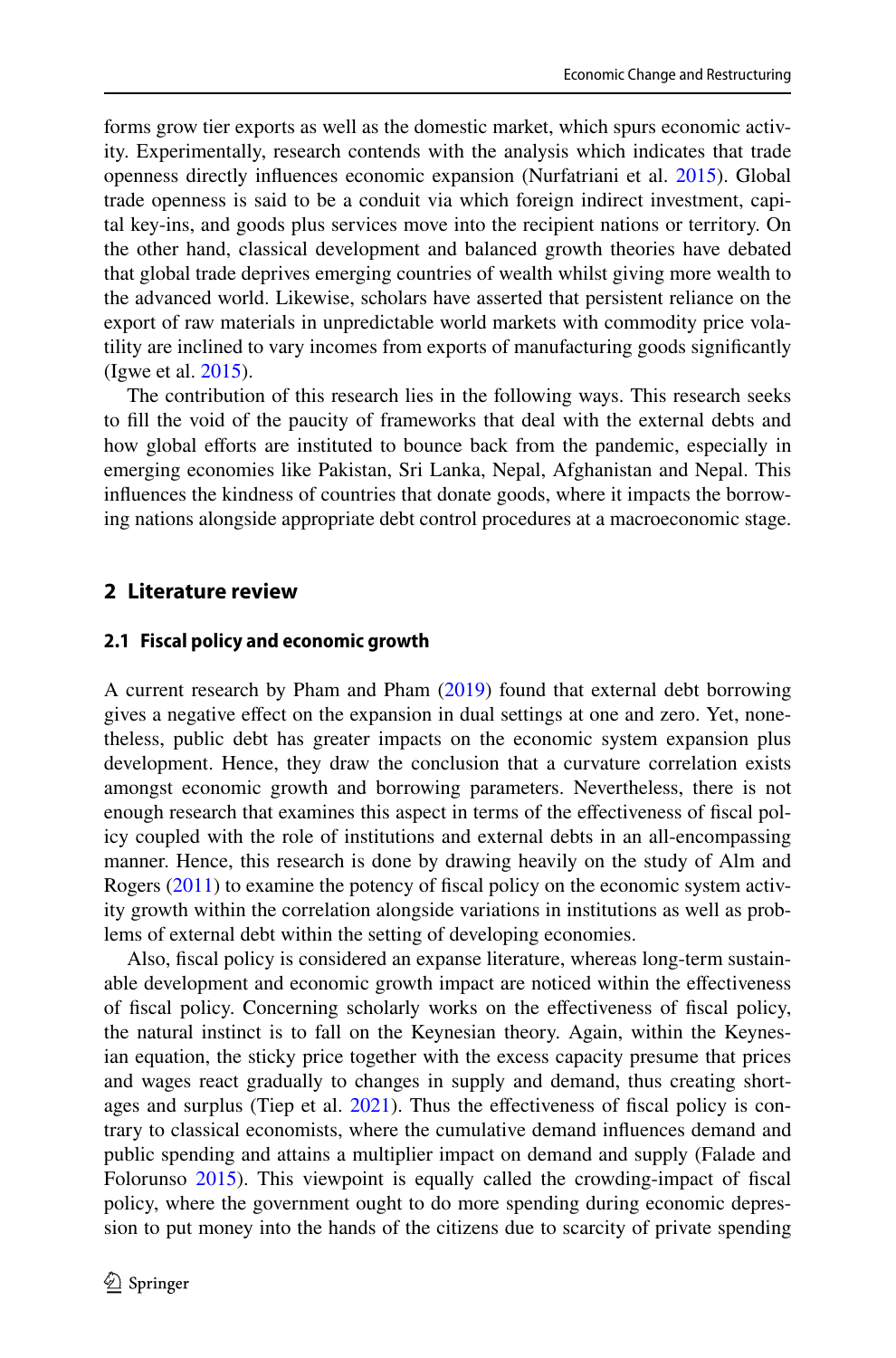and consumption (Yang et al. [2021](#page-20-0); He et al. [2020;](#page-18-8) Mohsin et al. [2020b\)](#page-18-9). Nonetheless, certain expansions of the Keynesian equation create room for the crowding out impacts of fscal policy, which implies that the increases in public spending take out the private sector demand. This then adversely impacts productivity via the variations in interest rate regarding open economies (Hlongwane et al. [2018\)](#page-18-10). Alongside the presumptions that self-investment is adversely infuenced by the spike of interest rate, the growth fscal policy supports borrowing results in the reduced private investment as result of an increased interest rate (Makohon and Adamenko [2020](#page-18-11)). Also, the neo-classical school of thought is centred on the ascertaining of goods, productivity, as well as earnings supplies in markets via the distribution and demand fronts, by coupling the presumption of utility maximizing of earningsrestrained persons plus enterprises within the broader parameters in generation as well as information accessibility where neo-classical economics increase the plausible anticipations in Keynesian economics. This brings to the fore the modifcation in economic factors that has occurred increasingly as fscal policy is relevant neither in the long term nor the short term. Thus, the long-lasting fscal variations could cause crowding out impacts due to the private sector's anticipation of consistent variations in interest rates as well as exchange rates on this scenario (Alemzero et al. [2020a](#page-17-4), [b;](#page-17-5) Sun et al. [2020\)](#page-19-9).

Despite numerous research on scientifc studies concerning the efectiveness of fscal policy, not much has been researched regarding the short-term impacts in emerging nations as a result of data inaccessibility, and the structural or institutional parameters in the last hundred years (Nursini [2017](#page-19-5)). For example, Safdari et al.  $(2011)$  found that the Ricardian equivalence is not backed in emerging nations as a result of liquidity challenges. Ebimobowei [\(2010](#page-18-12)) goes the extra mile by applying the Mundell–Fleming equation alongside logical anticipations plus employment in full capacity in thirty-one nations, in addition to growing public spending which tightens short- and medium-term impacts. In the past, Khan and Knight [\(1981\)](#page-18-13) detected a direct nominal earnings elasticity of public spending plus taxes as well as near to one in twenty-nine nations. Also, diferent empirical research by Easterly and Schmidt-Hebbel [\(1991\)](#page-18-14) proved that fscal policy attains crowding-out impacts on private fnancing via proofs that interest rates movements have on emerging nations. In the interim, experimental research equally backs the existence of the presence of the Ricardian equivalence in emerging countries, according to Scott [\(2019](#page-19-11)). Nonetheless, the economic progress in developing nations which is a novel explanation of their economic advancement increases their signifcance in the global economy. Furthermore, the issue of data availability has reemphasised the thought-provoking evaluation concerning the efectiveness of fscal policy to include extra approaches as well as circumstances into the model within this category. For instance, Raihan and Anjum ([2020](#page-19-12)) posit that developing nation markets ordinarily show a pro-cyclical fscal policy, where public spending increases in economic growth and taxes increased in periods of economic difficulties. This prevailing condition falls in line alongside the features of counter-cyclic default perils within the business cycle. It is equally observed that partial markets as well as sovereign defaults risk premium attainment of vital functions in elucidating the pro-cyclicality of government spending plus tax rates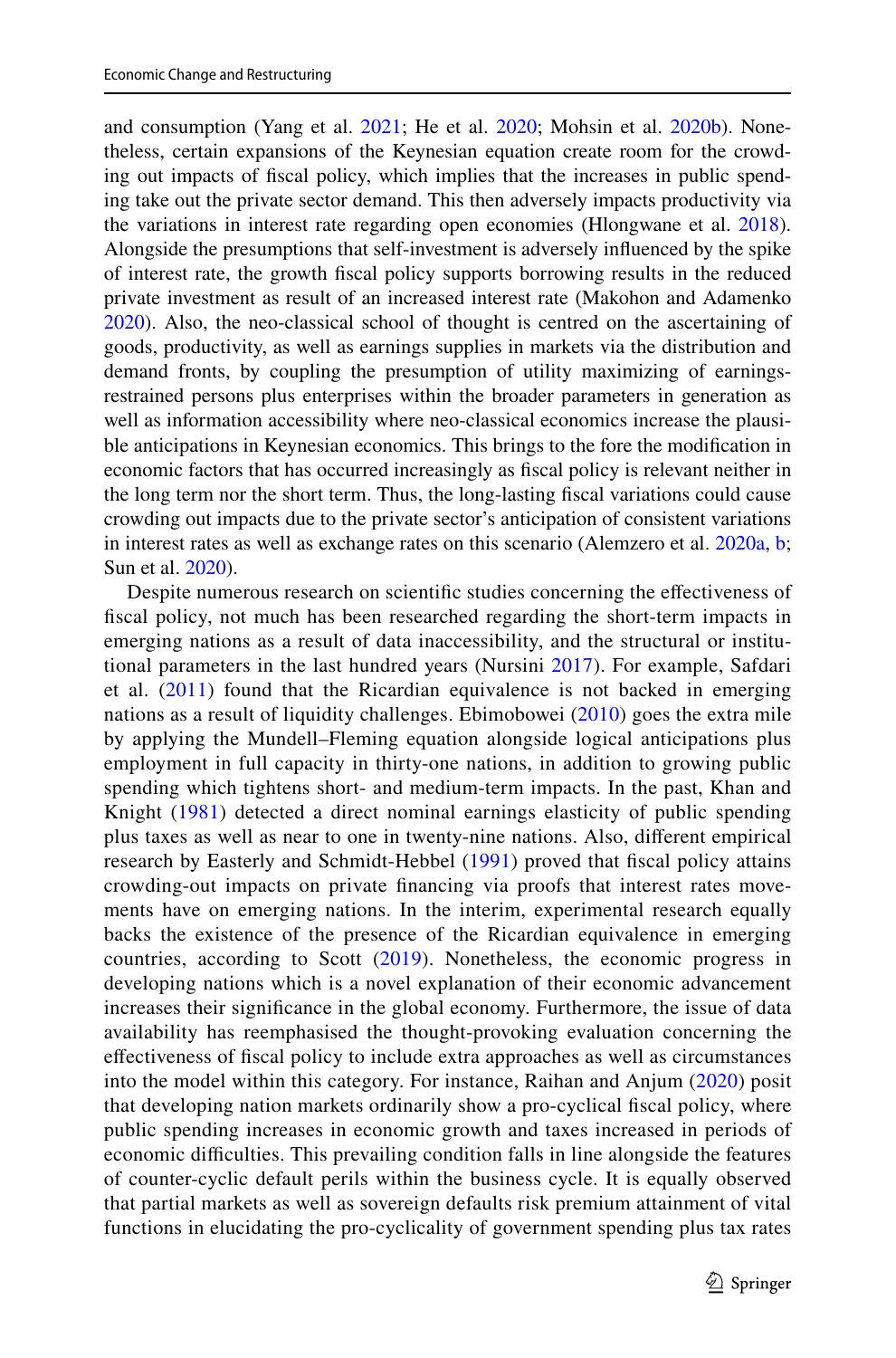within these economies. For this reason, the presumptions of the Ricardian view did not oppose the Keynesian or neoclassical view of fscal policy and that the reaction either in the way of Richardia or Keynesian is partially determined by the correlation of external ratio of the government. Hence, the importance and the potency of fscal policy are hotly debated in scholarly works and in pragmatism. Presently, Tomljanovich ([2004](#page-19-13)) observes that recent development within macroeconomics seem to relegate to the background the importance of fscal policy to monetary policy because it is not efective in achieving set goals. In combing different strands of research and upon further deliberation regarding present happenings within the body of fscal policy, some scholars believe that fscal policy has an important role via its redistribution and allocation functions, thus afecting the efectiveness of fscal policy and the stabilization impact. Nonetheless, researchers as well as regulators ponder over the presumptions of economic theories of fscal policy efectiveness as Ricardian and Keynesian economists, liquidity restraints, and the endogenization of labour distribution as well as capital aggregation are present. More so, diferent characteristics of the economy ought to take into account future studies concerning the potency of fscal policy vis-à-vis institutional models plus the burden of debts (Onifade et al. [2020](#page-19-14)).

Murshed [\(2020\)](#page-19-15) pioneered the debt overhanging theory, which shows that the situation of an entity debt is heavily indebted where the entity cannot aford to borrow even when the opportunity presents itself. Likewise, Myers said that high debts devalue frms' investment positions and cause viable frms to be unviable. Again, there exists an under-investment phenomena conundrum regarding agency costs among debt holders as well as investors, leading to debt overhang. As a result of debt overhang, investors are adamant to invest in frms where their debt holders dilute the enterprise's asset, thus not granting equity fnancing for such companies to undertake new projects (Topcu and Tugcu [2020\)](#page-20-1). Therefore, the adverse debt-investment correlation is attractable to capital market distortions, where enterprises that have minimal liquidity are faced with greater costs of external capital which dissuades fnancing. Higher debt levels serve as bottlenecks to economic growth and development. They stife total factor productivity expansion (Muhanji et al. [2019](#page-18-15); Khan et al. [2019\)](#page-18-16). To comprehend fully the underlying parameters that determine sustainable economic expansion, as well as comprehend the manner of economic progress associated to external debt, an econometric equation is grouped into three expressive equations. As shown in the fgure, the gross domestic product depicts gross domestic product per head in various estimations, as stated below. Figure [1](#page-6-0) shows the conceptual framework of the study.

### **3 Research methodology**

A sample of data covering South Asian nations was deployed by analysing the parameters from 2000 to 2018. The data were sourced from the World Bank Development Indicators, where the external debt per cent of gross national income, external debt stock and aggregate external debt service per cent of gross national debt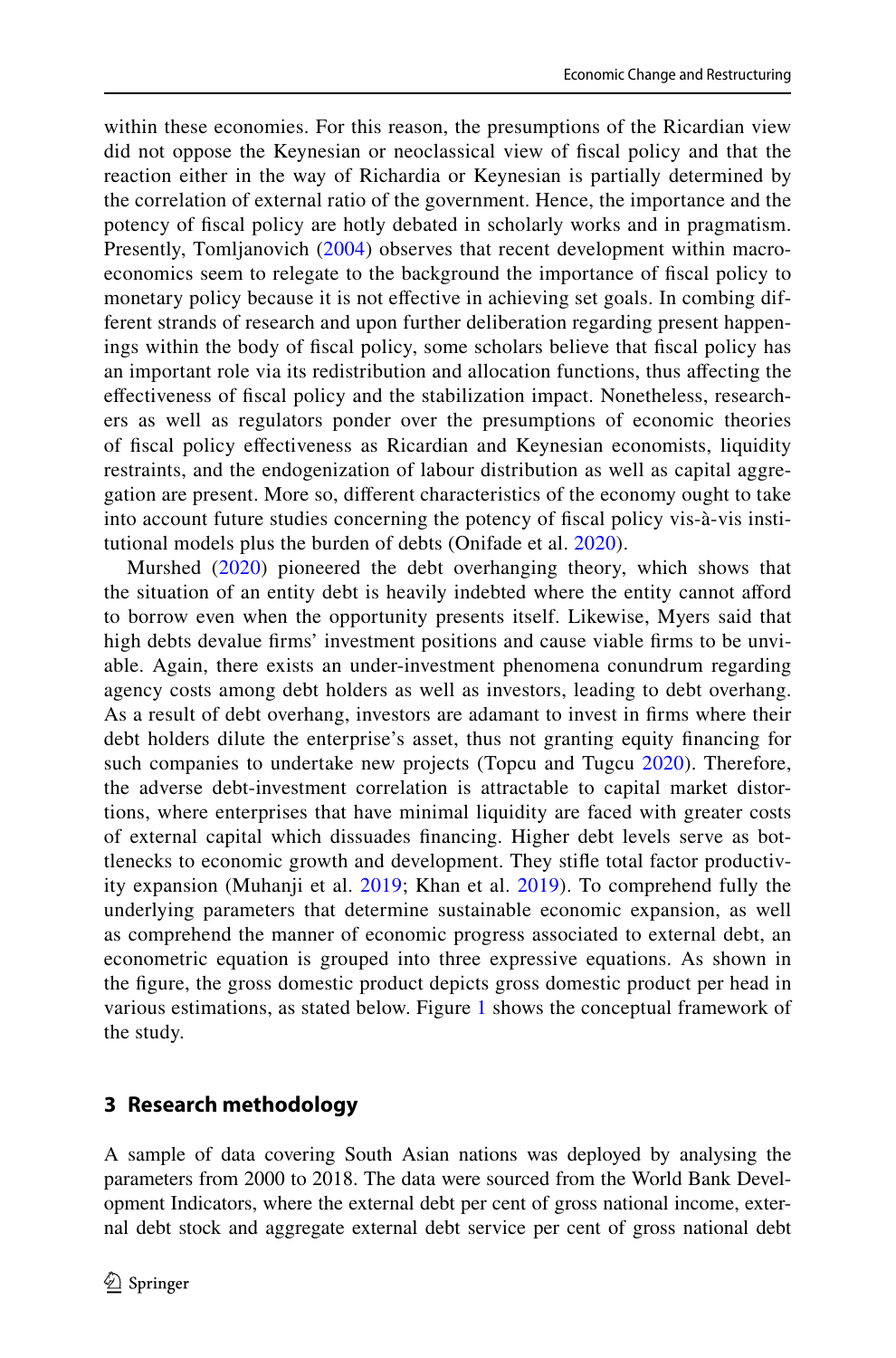

<span id="page-6-0"></span>**Fig. 1** Conceptual model. Source: Qureshi and Liaqat ([2020\)](#page-19-17)

income. On the other hand, actual gross domestic product expansion as well as gross domestic product per head are the explained parameters.

#### **3.1 Research design**

There is a direct correlation of economic growth and productivity. Hence, earnings and economic expansion, equally known as export-led growth, are improved via good export performance (Pesaran et al. [2001\)](#page-19-16) and are stimulated by an increase in productivity and economic growth expansion due to the long run output. Nonetheless, the impact of debt growth is yet uncertain, and has an adverse impact on growth or defcit investment, where fscal policy is probably to infuence economic expansion directly, according to the Keynesian viewpoint (Barati and Fariditavana [2020](#page-17-6)). More so, econometric approximation is used to evaluate how economic expansion is infuenced through balanced and disproportionate impacts, whether long term or short term, bearing in mind the circumstances aforementioned. This in turn produces spurious long run results as a result of the inability to tackle the problem of co-integration. Hence, the subsequent cross-sectional regression equation of the type is proposed as follows:

$$
Y = \alpha + \beta 1 \chi 1 + \dots + \beta n x n + \varepsilon. \tag{1}
$$

In model (1) External debt (*Y*) has been used to evaluate the efect of external debt on expansion as the key direction of the study. Here, investment as well as economic growth negatively infuence a country that is exposed to a high-level of debt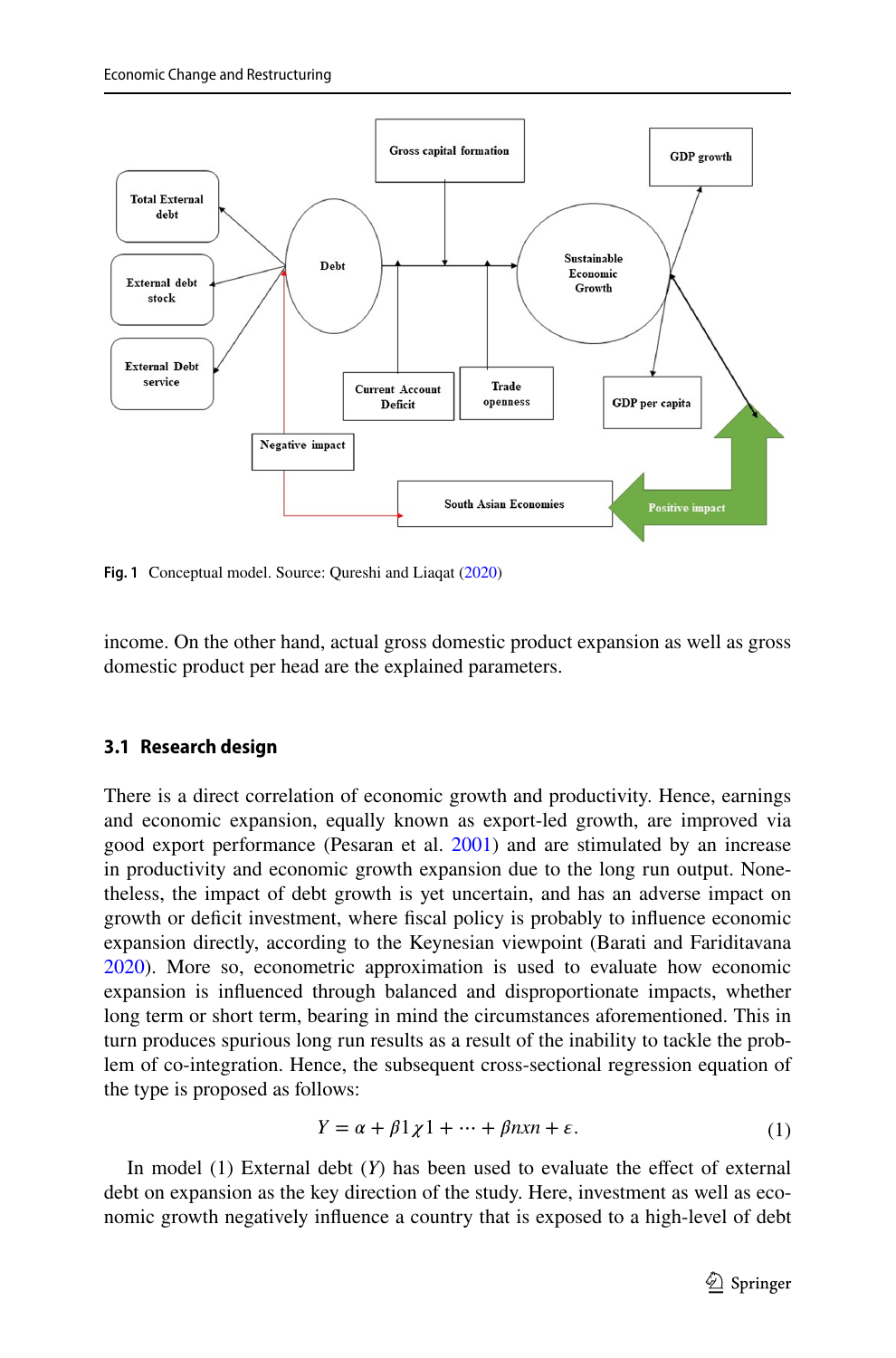compared to other countries' repayment capabilities, in the view of the debt overhanging theory. Clearly, exports are thought to be a control parameter, other than external debts, in conforming to the view that expresses export as a catalyst for gross domestic product support (Makun [2021\)](#page-18-17). Additionally, economic expansion is equally said to directly impact efficiency, whereas an economic expansion considered as  $\gamma$ , whereas the independent variables  $x_1 \dots x_n$ , clarify the theatrical model of econometric approach. The existence of an endogeneity challenge within the non-static longitudinal data equation makes the application of conventional static approximation approaches cumbersome. Thus, we thought it prudent to apply a different generalized mean moment as well as system generalized mean moment as two variables to give direction of the large *N* and small. This has the ability to correct the inherent inconsistencies of the endogenous parameters via the techniques of instrumentation. Sovacool [\(2017](#page-19-18)) deployed a diferencing approach to take away the single impacts before formulating the generalized mean moment approximates and applied the lag-terms as the parameter of instrumentation, which is stated as follows:.

$$
GEPI_{it} = \alpha + \beta_1 R\&D_{i,t-1} + \beta_2 EC_{i,t-1} + \theta X_{it} + u_t + v_i + \varepsilon_{it}.
$$
 (2)

Now, *α* denotes the intercept, and *β*, *γ* and *θ* are coefficients for estimation. Furthermore, EC connotes the consumption of energy and research development depicts the cumulative research and development expenditure of country "*i*" in year "*t*−2"or education, which is for the head research and development expenditure for head Educ expenditure. The initial lagging designate GEPI is GEPI*i*, t−1; it is added because we are certain that the green performance indicator in the last period attained a robust impact on the present green performance index. The control variable set is shown to be $X_{it}$ . Ultimately,  $u_t$  represents the fixed time impact,  $v_i$  depicts a one-time fixed-impact, and  $\varepsilon_{it}$  represents the stochastic term. Put differently, the slope and the intercept crosswise nations are said to be the same via the pooled mean group method, as well as the explicit approximation applied to derive the long-term variables (Younsi and Nafa [2019\)](#page-20-2).

### **4 Results and discussion**

#### **4.1 Econometric analysis**

Our analysis discovers that the Keynesian school of thought, where the proponents advocated increased government expenditure and reduced taxes in order to reboot the economy during a depression, could act as a catalyst to encourage private participation in the economy while sustaining the economy. Thus, the more a government spends, the more the returns on such investments made. Hence, the Keynesian multiplier efect growth. This is as a result of the Keynesian multiplier theory, which states that the economy would boom with any extra spending that the government undertakes. This ultimately grows the private sector's participation and grows total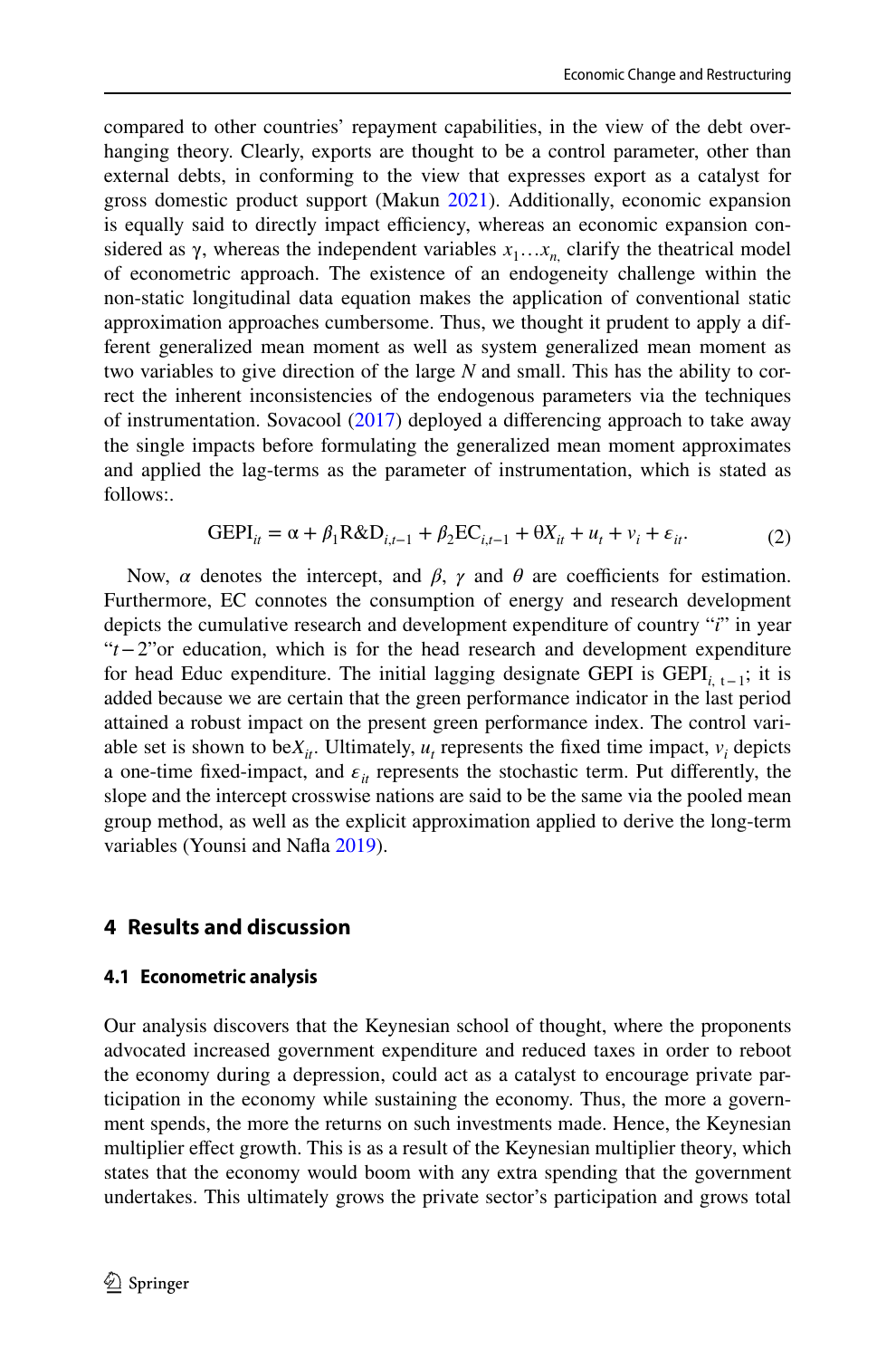demand, considering that the existence of unused factors of production causes the growth of economic activity and spurs private fnancings.

The fndings in Table [1](#page-8-0) corroborate the assertion that better institutional settings assist to increase the performance of fscal policy. This analysis implies that good institutional quality limits the crowding-out (neo-classical) impacts and encourages the crowding-in (Keynesian) impact of fscal policy in developing economies. The fndings add robustly to the literature of fscal policy and pragmatism in the implementation of fscal policy within the setting of developing countries. Important necessary conditions for an efective fscal policy are macro-measures to advance the prevailing environment of institutions. The fndings equally propose that the empirical analysis within the feld of fscal policy ought to consider the institutional models of countries to be a probable independent variable. Next, we dovetail the external debt onto the economic expansion equation to analyse the curvature correlation. The findings are given in Table [2.](#page-9-0) The meaningful direct coefficient of external debt level as well as meaningful negative coefficient of square of external debt level imply that the external debt economic expansion attains a curvature correlation. The fnding equally needs a profounder evaluation for the means of the curvature correlation.

Our analysis grouped the sample into a dual category (minimal indebted nations and high indebted nations) and estimate the effects of public expenditure institutions on economic expansion. Furthermore, our analysis discovered that growing government spending in Group One attained a direct impact on economic expansion, which has a nonsignifcant negative efect on the other category. The fndings imply that the fscal policy is potent in invigorating the economic expansion where nations obtain low debt burden. Nonetheless, the effectiveness is low when nations are confronted with a high level burden of debts. These results conform with several scholarly works as well as claims. The fndings also mean that heavily indebted nations have limited fscal space to operate with harsh terms in patronizing the global fnancial systems, whereas the high degree of external debt restrains the private sector's participation, thus, their fscal policies lead to an environment of crowding-out impacts. It is our frm belief that the results have meaningful implications for the scholarly community, particularly for the pragmatism of fscal. Furthermore, the fndings in Table [3](#page-10-0) presents other fascinating facts. Where the fscal policy

|               | <b>Table 1</b> The correlation matrix |                |                |            |                |           |             |                |
|---------------|---------------------------------------|----------------|----------------|------------|----------------|-----------|-------------|----------------|
|               |                                       | $\overline{c}$ | 3              | 4          | 5              | 6         |             | 8              |
| <b>TEXTD</b>  | $\overline{1}$                        |                |                |            |                |           |             |                |
| <b>EXTDSK</b> | $-0.240**$                            |                |                |            |                |           |             |                |
| <b>EXTDS</b>  | $0.616***$                            | 0.0291         | $\overline{1}$ |            |                |           |             |                |
| <b>GDPG</b>   | 0.0141                                | 0.0823         | $-0.0324$      | 1          |                |           |             |                |
| <b>GDPPC</b>  | 0.0611                                | 0.128          | $-0.0173$      | $0.964***$ | $\overline{1}$ |           |             |                |
| GCF           | $0.442***$                            | 0.142          | 0.13           | $0.193*$   | $0.309***$     | 1         |             |                |
| <b>OP</b>     | $0.283***$                            | $-0.193*$      | $0.243**$      | $0.265***$ | $0.165*$       | 0.0807    | -1          |                |
| CAD           | $-0.347***$                           | $0.159*$       | $-0.328***$    | $-0.0341$  | 0.0541         | $-0.0063$ | $-0.358***$ | $\overline{1}$ |
|               |                                       |                |                |            |                |           |             |                |

<span id="page-8-0"></span>**Table 1** The correlation matrix

*t* statistics in parentheses \**p*<0.05, \*\**p*<0.01, \*\*\**p*<0.001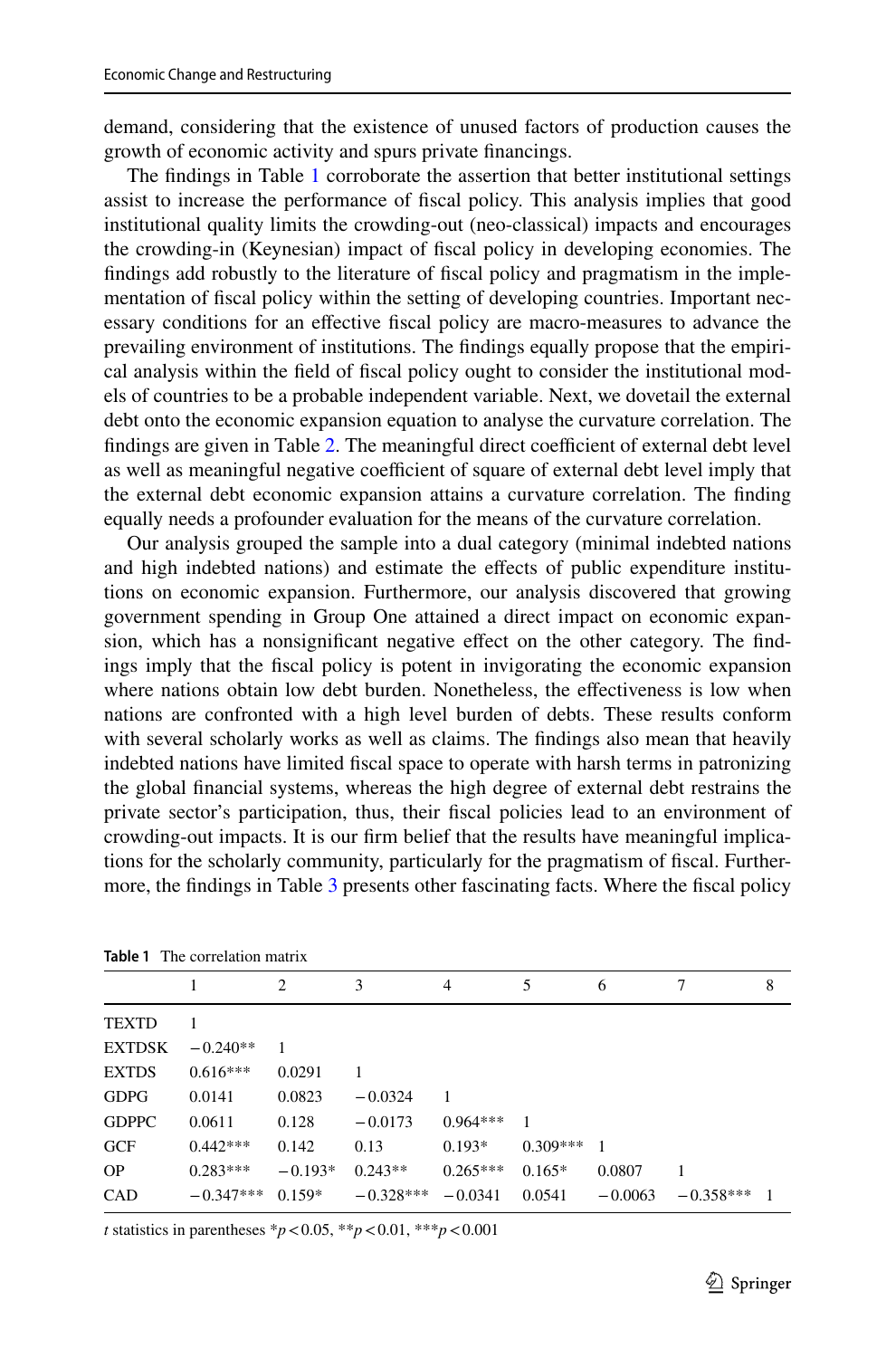| Variables     | <b>IPS</b> unit root test |                  | CIPS unit root test |                  |
|---------------|---------------------------|------------------|---------------------|------------------|
|               | Level                     | First difference | Level               | First difference |
| $GDP(-1)$     | $-3.4562$                 | $-3.5291$        | $-3.707***$         | $-4.7262$        |
| <b>GDP</b>    | $-2.3421$                 | $-4.4982$        | $-3.692$            | $-4.7251$        |
| Credit        | $-2.9543$                 | $-5.3892$        | $-2.732$            | $-3.8412$        |
| <b>EXTDSK</b> | $-1.5273$                 | $-4.5982$        | $-1.621$            | $-4.7283$        |
| <b>FDI</b>    | $-1.4875$                 | $-3.5634$        | $-3.792$            | $-3.721$         |
| Trade         | $-1.7632$                 | $-5.4281$        | $-2.382$            | $-3.622$         |
| Population    | $-3.1745$                 | $-4.6912$        | $-3.821$            | $-3.5321$        |
| CAD           | $-2.4872$                 | $-5.5432$        | $-3.8261$           | $-2.537$         |

<span id="page-9-0"></span>**Table 2** Panel unit root tests (IPS and CIPS)

Superscripts \*\*\*, \*\*, \*denote statistical significance at the 1 and 5% and 10% levels, respectively

is efectiveness within minimally indebted nations, the institutions are additionally efective in encouraging economic expansion in maximum indebted nations. This fnding implies a very important approach for high indebted nations that ought not to encourage the utilization of fscal policy to invigorate economic expansion if it does not improve the institutional model.

#### **4.2 Fiscal policy analysis**

From the analysis, the long-term coefficient approximate of spending is 0.752, which is meaningful at a one per cent level. This connotes that each single rupee spike in spending earnings spikes to only 0.75 rupees. Put diferently, the public earnings expand at a reduced percentage in exceeding spending. Thus, this circumstance shows that South Asia's fscal disequilibrium is on a trajectory of fragile sustainability.

The impact of autonomous investment with the long term trajectory is precisely linked to innovation and is meaningful only when a high level-technological evolvement is presumed where the fnancial restraint is eliminated. Likewise, autonomous consumption is correlated with product innovation. Inversely, it plays a crucial part within the innovation space. Also, net exports that are in line with anticipation attained a positive efect when they are expected to increase at a direct percentage. Given that the ratio is stochastic, it equally inclines to obtain some procyclical impact. Regarding the microdynamic impacts of the benchmark replications, certain vital fndings include the impacts of product diferentiation plan of action regarding market intensity, growing the margins, as well as impacts on earnings supply. Because price competition assumes lesser prominence relative to product diferential, there is a meaningful expansion in costs and mark ups in addition to the proportion of proft of earnings. Table [4](#page-12-0) shows pooled and random efects results.

Here, the coefficient is positive for instability and is statistically meaningful. The direct statistic shows that within the circumstance of skyrocketing war spending requirements, the government strived to garner earnings to obtain economic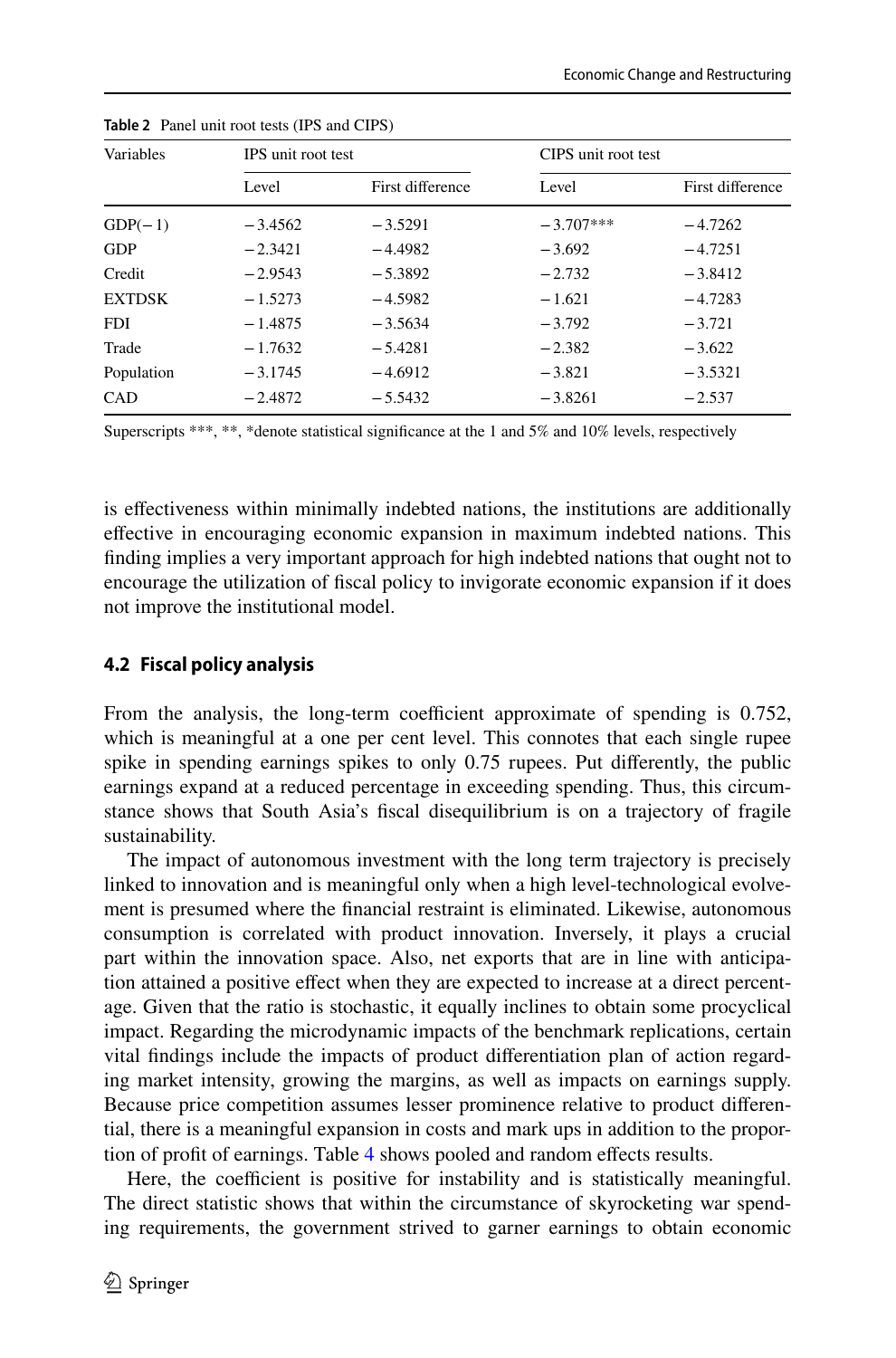<span id="page-10-0"></span>

|                     | Pooled OLS            |                                                                                        |                  | Quantile regression |                     |                     |
|---------------------|-----------------------|----------------------------------------------------------------------------------------|------------------|---------------------|---------------------|---------------------|
|                     | Model-1               | Model-2                                                                                | Model-3          | Model-1             | Model-2             | Model-3             |
| $GDP(-1)$           | $-0.0772(-2.38)$      | $-0.079(-2.42)$                                                                        | $-0.032(-1.83)$  | $-0.0352(-5.43)$    | $-0.0342(-5.32)$    | $-0.0362(-4.322)$   |
| GDP                 | $0.0422*(-1.88)$      | $0.0422(-1.76)$                                                                        | $0.0432*(-2.31)$ | $0.0532***(-3.663)$ | $0.0532***(-3.237)$ | $0.0528***(-3.521)$ |
| Credit              | $6.311*(-2.9)$        | $5.452*(-4.22)$                                                                        | $4.273*(-2.33)$  | $2.223***(-2.362)$  | $3.542***(-3.463)$  | $4.761***(-5.443)$  |
| EDI                 |                       | $-0.111(-0.32)$                                                                        | $-0.132(-0.21)$  |                     | $0.2654*(-2.6521)$  | $1.324***$ (-2.263) |
| TRADE               |                       |                                                                                        | $0.122*(-0.51)$  |                     |                     | $-0.137(-1.19)$     |
| Population          |                       |                                                                                        | $-0.0362(-0.23)$ |                     |                     | $-0.209(-1.118)$    |
| Constant            | $-4.68$<br>$2.521***$ | $6.25(-0.55)$                                                                          | $6.763(-0.342)$  | $2.624***(-4.26)$   | $-2.0453(-1.021)$   | $-5.362(-2.011)$    |
| <b>Observations</b> | 152                   | 152                                                                                    | 152              | 152                 | 152                 | 152                 |
|                     |                       | ***, **, * denotes significance level at 1%, 5% and 10%. Parenthesis denotes t statics |                  |                     |                     |                     |

Economic Change and Restructuring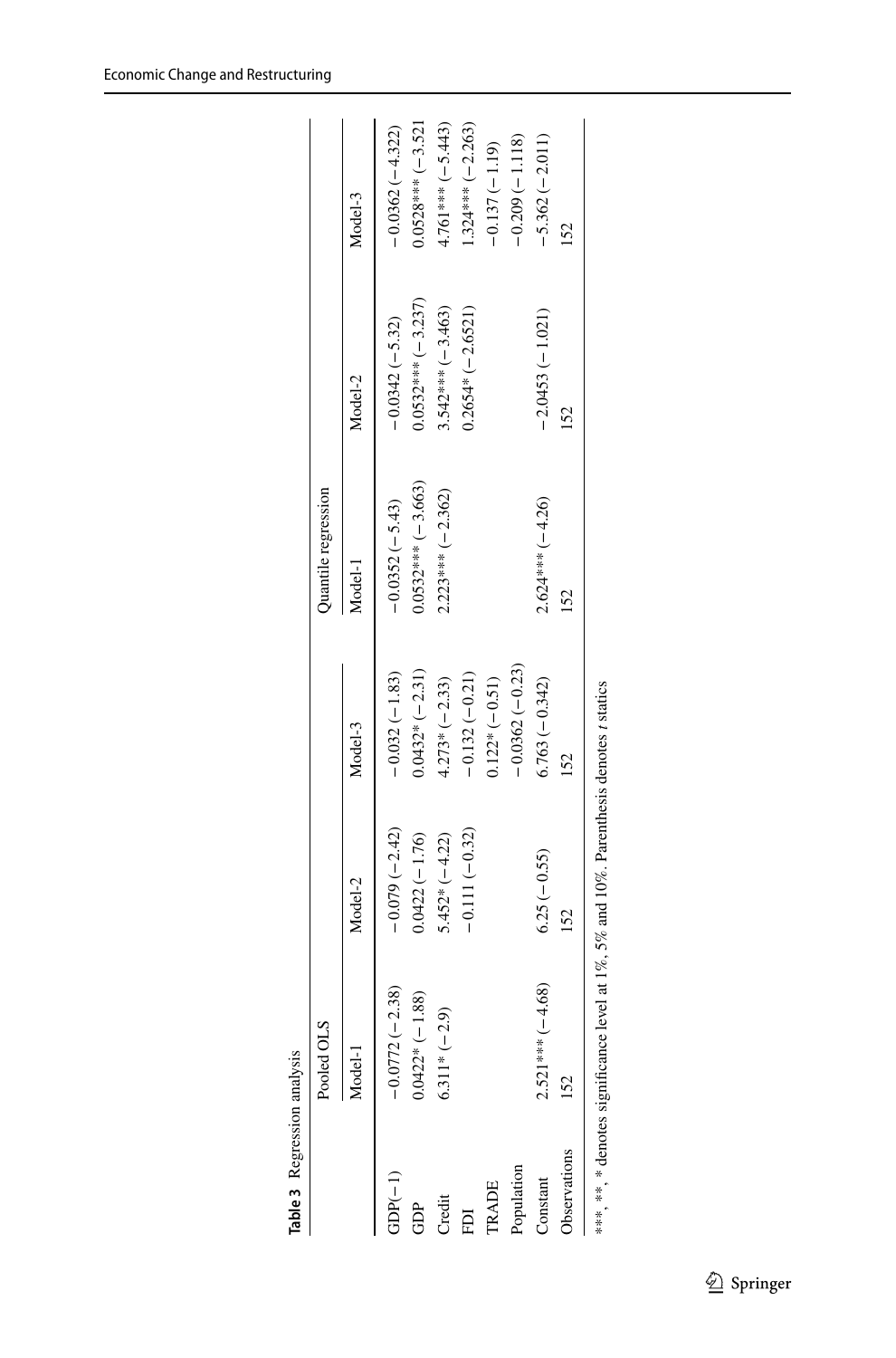steadiness Rathnayake ([2020\)](#page-19-19). Obviously, a long-term correlation amongst government earnings plus spending is backed by an econometric evaluation. In addition, the term  $\gamma$ 1 depicts a rapid meaningful reversion of 62.2% per annum to revert to the long-term equilibrium condition after a stochastic term presence.

#### **4.3 Fiscal policy and growth**

Growth resumes a growth trajectory after a crisis hits the economy. Another vital observation correlated to no actual growth rule of thumb is that primary excesses expand unabated due to government incomes expansion that reduced compared to earnings in addition to the gross domestic product growth. In addition, concerning the vital observation connected to primary excess paths, in scenarios S1 and S5, there is a reduction in primary excess since the government expands spending. Nonetheless, tax revenues are pragmatically similar to previous situations, where there is also a reduction in gross domestic product level. Inversely, within all other situations, the reductions in tax incomes illustrate the reduction in primary surplus. The ultimate fnding is correlated to the self-defeating fscal tightening. This is plausible to comprehend that the greater the economic expansion percentage, the more the extra resources in the form of capital as well as incentives for an economic system activity. Meanwhile, the meaningful negative impact of log gross domestic product per head alongside economic expansion implies the convergence trajectory within an economy between the developing market category and diferent control parameters that entail capital development. Table [5](#page-13-0) shows fscal policy analysis.

Concerning the sensitivity analysis, we carried out the analysis a step further by breaking the ground into current debts levels beneath 54.71%, and some to timeframe debt levels that surpass 54.71% from the causality test analysis, as the two points are worthy of note. First, the one-way directional causality referred to earlier is discovered to be factual if the debt is beneath 54.71%. Second, we separate feedback causality among debts as well as growth, when the debt is more than the 54.7% upper limit level. Tax earnings as well as government spending were inclined to be a purpose of economic expansion, and growth is to attain the likelihood to cut the deficit/gross domestic product and debt/gross domestic product percentage. However, high debt equally leads to minimal expansion in a vicious path. In addition, the analyses corroborate that there is an obvious upper limit over which economic advancement is side-lined and debt is needful in economic expansion.

Table [6](#page-13-1) depicts the results of the split ones-step and two-step generalized mean method analysis. Additionally, the autoregression two analysis plus the Sargan analysis confirmed that the evaluation was right. Table  $5$  highlights that the lag coefficient of the explained parameter is negative. Within the two samples, it is equally statistically vital, hence afrming the volatility of the ecological control parameter. The sanguine structure as well as the technological impacts on green expansion that are of diferent scales and substantial amounts could be discovered in the break-up analysis. Within the equation one(a), the standard economic expansion determinants are the control parameters. The approximate of the debt upper limit fgure is 51.65% of gross domestic product alongside a matching 95%. As shown in Table [7](#page-13-2), it suggests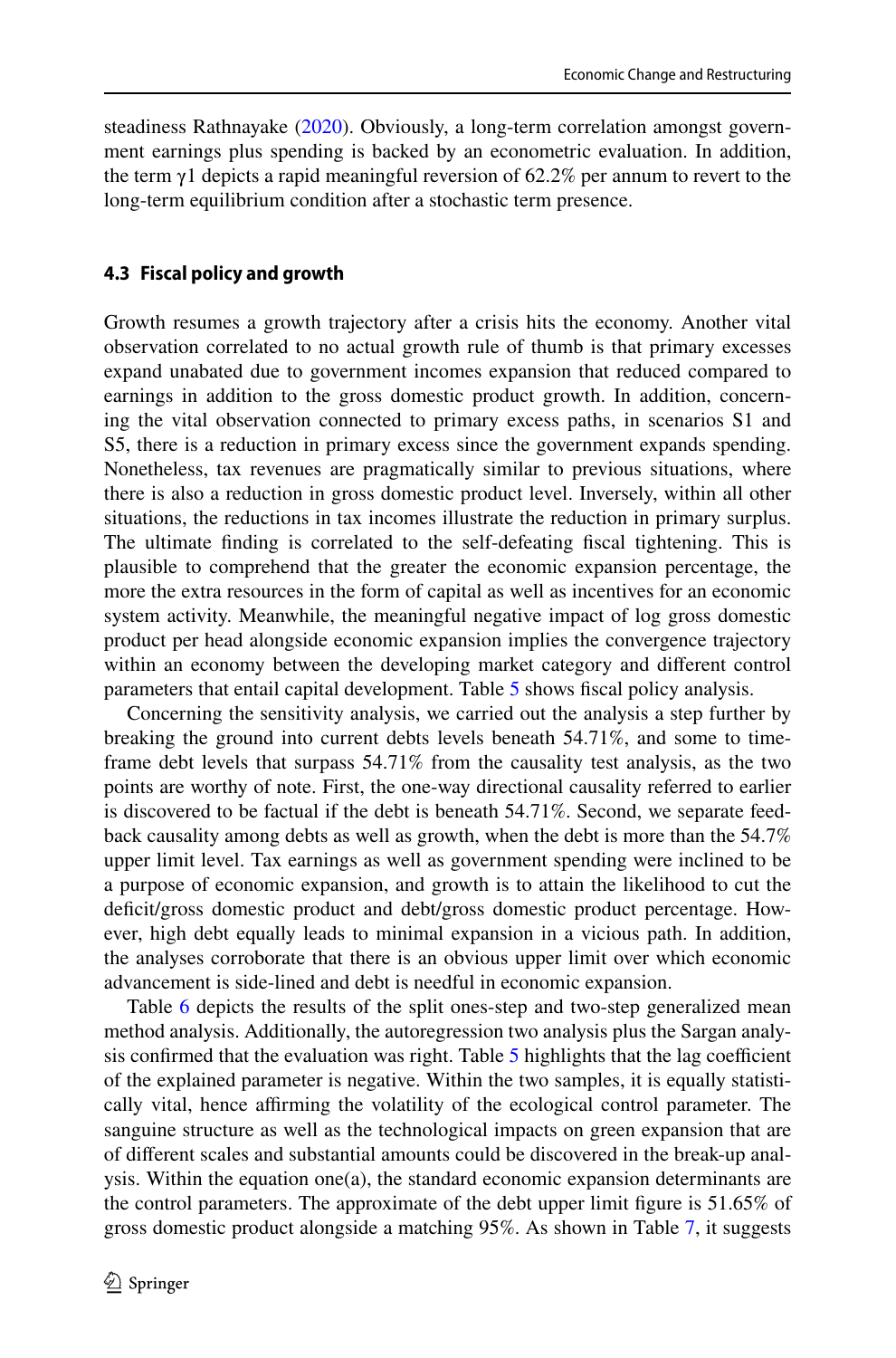<span id="page-12-0"></span>

|                     | Pooled             |                   |                     | Random              |                     |                     |
|---------------------|--------------------|-------------------|---------------------|---------------------|---------------------|---------------------|
|                     | Model-1            | Model-2           | Model-3             | Model-1             | Model-2             | Model-3             |
| $GDP(-1)$           | $-0.0433(-2.33)$   | $-0.0554(-2.124)$ | $-0.0332(-1.33)$    | $-0.0442(-3.662)$   | $-0.0362(-2.362)$   | $-0.0543(-3.652)$   |
| GDP                 | $0.0621*(-3.221)$  | $0.0734*(-2.352)$ | $0.0633** (-3.761)$ | $0.0983***(-2.364)$ | $0.0662***(-2.261)$ | $0.143***$ (-2.765) |
| Credit              | 5)<br>$3.042(-1.6$ | $4.655*(-2.362)$  | $3.552(-2.442)$     | $2.662***(-2.661)$  | $2.772***(-2.562)$  | $3.76**(-2.563)$    |
| EDI                 |                    | $0.0772*(-0.125)$ | $-0.0722(-0.223)$   |                     | $0.5542(-1.553)$    | $0.541(-1.762)$     |
| <b>TRADE</b>        |                    |                   | $0.0551(-0.227)$    |                     |                     | $0.0772(-0.561)$    |
| Population          |                    |                   | $0.087(-1.271)$     |                     |                     | $0.0776(-1.772)$    |
| Constant            | $1.552*(-2.873)$   | $-0.477(-0.011)$  | $2.642(-0.342)$     | $1.752***(-2.651)$  | $-3.664(-1.223)$    | $-2.088(-0.332)$    |
| <b>Jbservations</b> | 152                | 152               | 152                 | 152                 | 152                 | 152                 |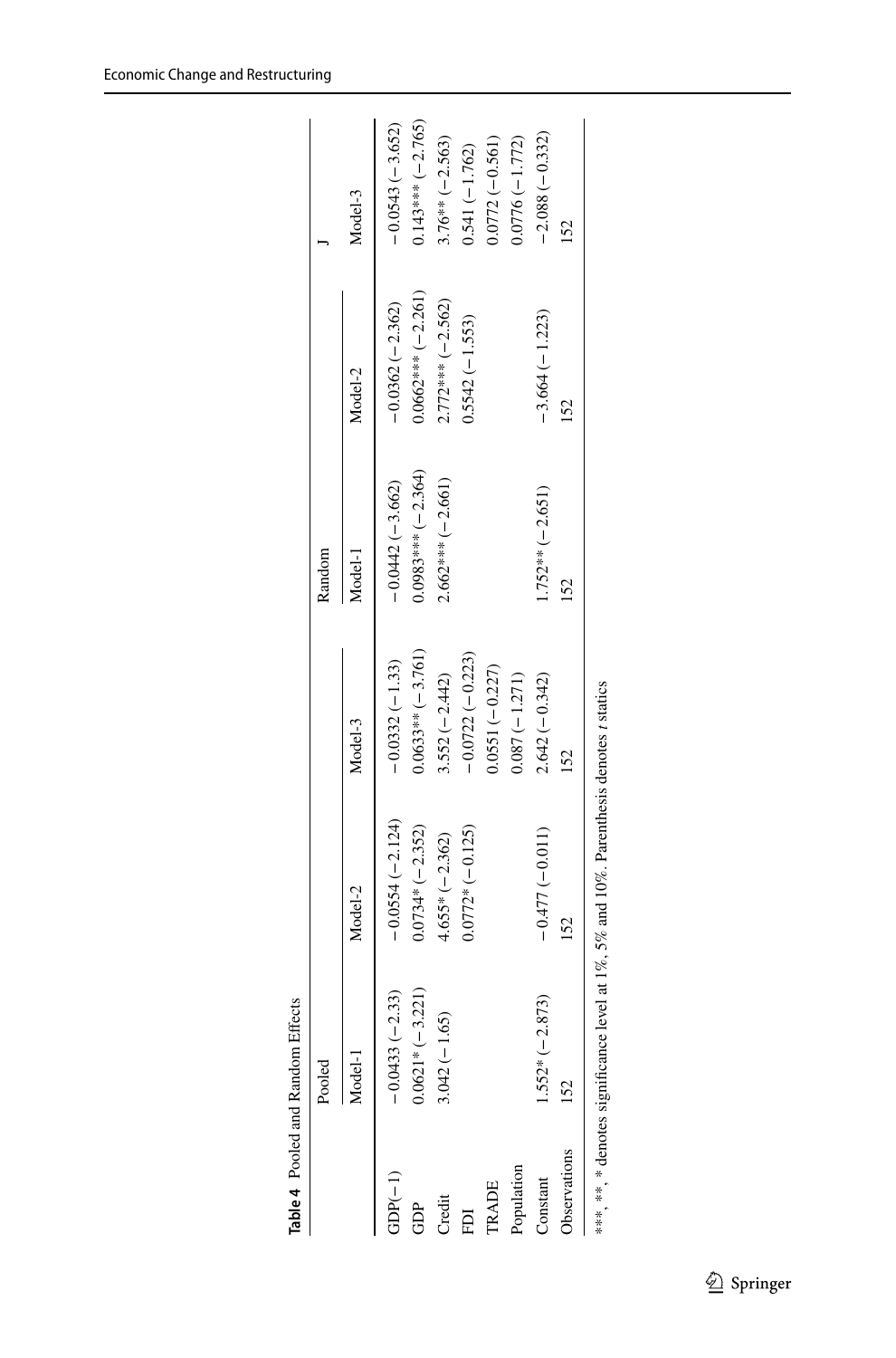| Variables           | (M1)               | (M2)              | M(3)               |
|---------------------|--------------------|-------------------|--------------------|
| $GDP(-1)$           | $-0.0552(-3.227)$  | $-0.0232(-0.445)$ | $-0.0338(-1.442)$  |
| <b>GDP</b>          | $-0.133(-0.667)$   | $0.332*(-0.441)$  | $0.338(-0.654)$    |
| Credit              | $0.188(-0.669)$    | $-0.552(-0.551)$  | $-0.0552(-0.542)$  |
| <b>FDI</b>          | $0.0441(-1.662)$   | $0.133*(-2.776)$  | $0.132***(-3.322)$ |
| <b>TRADE</b>        | $2.772**(-2.0178)$ | $-3.019(-0.556)$  | $1.332(-1.321)$    |
| Population          | $-0.0552(-0.175)$  | $0.0522(-0.275)$  | $0.0422*(-2.761)$  |
| Constant            | $4.661(-1.231)$    | $-1.443(-0.289)$  | $-2.431(-0.432)$   |
| <b>Observations</b> | 152                | 152               | 152                |

<span id="page-13-0"></span>**Table 5** Fiscal policy analysis

\*\*\*, \*\*, \* denotes significance level at 1%, 5% and 10%. Parenthesis denotes *t* statics

<span id="page-13-1"></span>

| <b>Table 6</b> Test the differences<br>in energy efficiency based on | Test statistics                       | <b>GEE</b> | <i>p</i> value |
|----------------------------------------------------------------------|---------------------------------------|------------|----------------|
| material used                                                        | Mann-Whitney test                     | $-1.554$   | 0.155          |
|                                                                      | Kruskal–Wallis rank equality test     | 1.992      | 0.188          |
|                                                                      | K–S test for equality of distribution | 0.525      | 0.353          |
|                                                                      | One-way ANOVA                         | 0.443      | 0.665          |

#### <span id="page-13-2"></span>**Table 7** Robustness analysis

| Variables           | OLS.                  | Pooled OLS        | Random effects     | <b>FMOLS</b>      |
|---------------------|-----------------------|-------------------|--------------------|-------------------|
| $GDP(-1)$           | $-0.0686***(-2.3217)$ | $-0.0254(-0.321)$ | $-0.3321(-1.442)$  | $-0.0772(-3.552)$ |
| <b>GDP</b>          | $-0.0592(-0.118)$     | $0.552(-0.432)$   | $0.1563(-0.722)$   | $0.288*(-1.52)$   |
| Credit              | $0.0541(-0.272)$      | $-0.233(-0.332)$  | $-0.0339(-0.331)$  | $0.0544(-0.52)$   |
| <b>FDI</b>          | $0.0553*(-1.651)$     | $0.338**(-1.443)$ | $0.244***(-4.332)$ | $0.122***(-3.62)$ |
| <b>TRADE</b>        | $3.553**(-2.552)$     | $-2.332(-0.664)$  | $1.443(-1.221)$    | $2.774**(-2.881)$ |
| Population          | $0.0322(-1.332)$      | $0.0445(-1.552)$  | $0.123***(-5.553)$ | $0.031(-1.41)$    |
| Constant            | $4.664(-0.552)$       | $-4.117(-0.332)$  | $-3.822(-0.663)$   | $-2.033(-0.52)$   |
| <b>Observations</b> | 152                   | 152               | 152                | 152               |

\*\*\*, \*\*, \*Denotes signifcance level at 1%, 5% and 10%. Parenthesis denotes *t* statics

that the threshold approximate is statistically meaningful, implying that the likelihood ratio statistic is greater than the critical fgure. The approximates threshold fgure is reduced compared to the pre-existing upper limit within the literature: 90 per cent in advanced nations, 77 per cent in advanced and emerging nations, 64 per cent in developing nations. The results of the 51.65% debt upper limit is around 20% and  $60\%$  according to Égert ([2015\)](#page-18-18) in applying the Ferraro and Peretto [\(2020](#page-18-19)) static longitudinal upper limit approximation. In addition, the various upper limit stages may be as a result of the application of a square term in addition to a static upper limit equation within the literature, which makes the dynamic threshold estimation less consistent. This is due to the nondynamic upper limit modelling trajectories that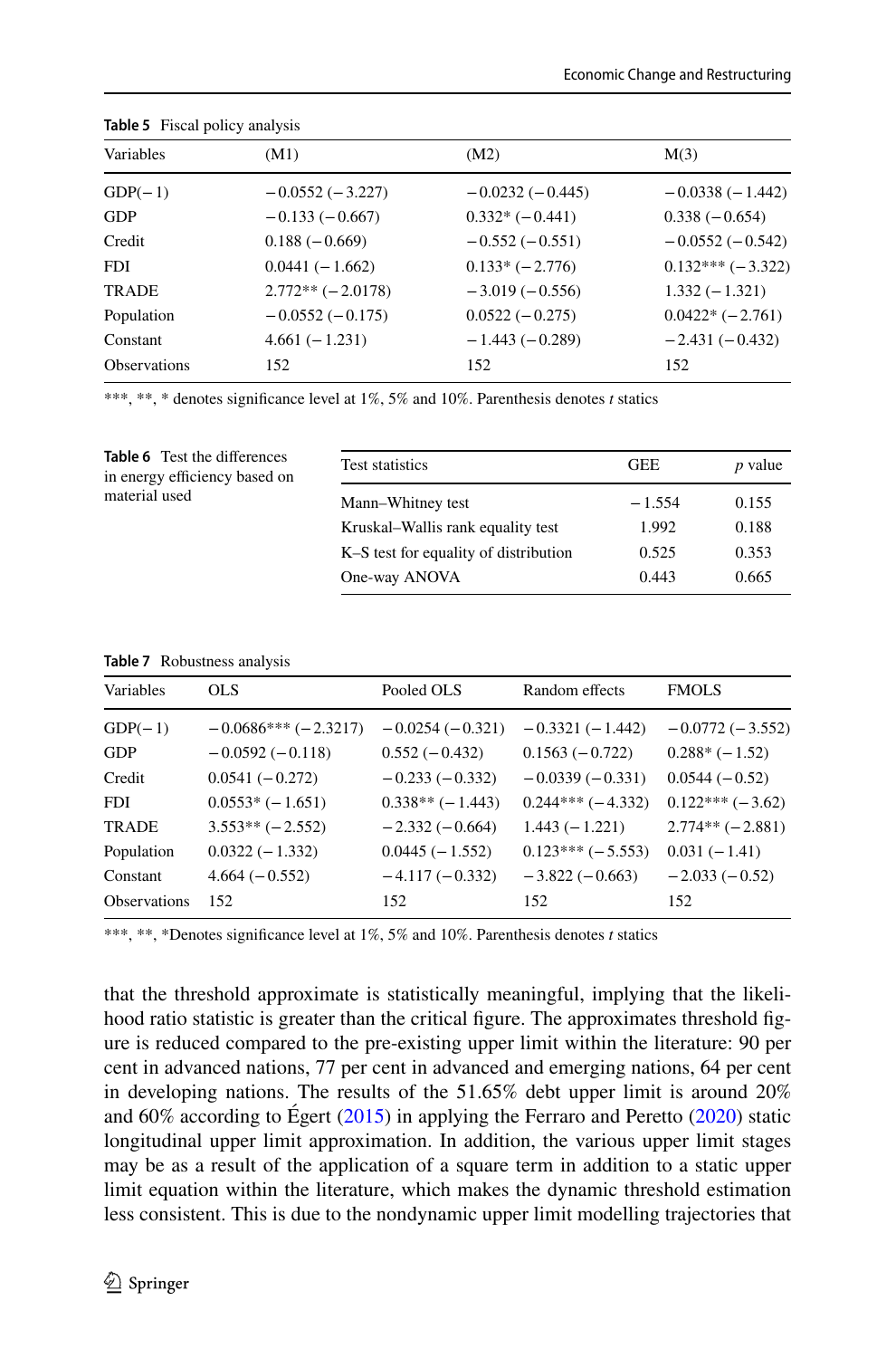is inclined to overlook the endogeneity of the income, which is probably left out within the approximation or completely not taken into account. Furthermore, we cannot explicitly draw parallels of the upper limits due to the sample nations, years, and varied control parameters applied within the past analysis that are not similar.

#### **4.4 Robustness analysis**

Even though the initial control parameter illustrates a direct and a meaningful efect within the long-run, the fndings regarding the dual ordinary least square and pooled approximation depict an unsupported efect for the second control parameter (human development). The robust analysis proves that fscal policy managers implement steps to cut down long-term debt to gross domestic product ratio when the ratio increases. This method may be used to change the increase in the debt to gross domestic product percentage to an unparallel stage. The short-term negative is mathematically unsupported where the coefficient falls to  $(-0.043)$ .

In addition, the predictability ability of the asymmetric FRF is at a high level as depicted in the R-squared of 93.7% as well as the adjusted R-squared of 80.9%, even though the adjusted R-squared may be consistent considering the minute sample size of 58 data intensities. To note, several researches have analysed the sustainability circumstance of Davig and Leeper [\(2011](#page-18-20)), which showed greater adjusted R-squared fgures Cavallaro and Maggi ([2016\)](#page-17-7) concerning the sustainability of South Asia's government debt which gives an adjusted R-squared of 93%.

From the analysis, the nations were demanded to implement sweeping economic reforms and poverty alleviation strategies as requirements for debt relief. The majority of the Sub-Saharan Africa satisfed these requirements by 2005 and had their external debts forgiven. Furthermore, due to the comparatively reduced rates of interest on external loans, relative to the interest rate on domestic loans, soon after the debt relief, the majority of the countries again embarked on heavy external borrowing. Similarly, in response to the spike in external borrowing, the Bretton Wood Institutions gave an early caution on the possibility of the danger of aggregating an unsustainable external debt level. The admonition was specifcally aimed at nations faced with unbridled corruption and fragile public institutions. Again, the trajectory of external borrowing has ignited concerns among economists and fnancial experts regarding the probability of the long-term impacts of these debts on the economies. In addition, experimental research endeavoured to study the trends where the evaluations only centred on the underpinning occurrences of external borrowing, neglecting the likely peril of economic expansion. The results from these frst analyses assign the increasing external debt to domestic and external circumstances. One of the domestic factors is the need for policy formulators to accelerate the process of economic advancement, given insufficient domestic funds availability. This has brought about increased external borrowing, which is thought to be preferable to increasing taxation. The external factors responsible for increased borrowing are the readiness of external creditors to grant loans and cut interest rate on external loans (Sánchez-Fung [2006\)](#page-19-20).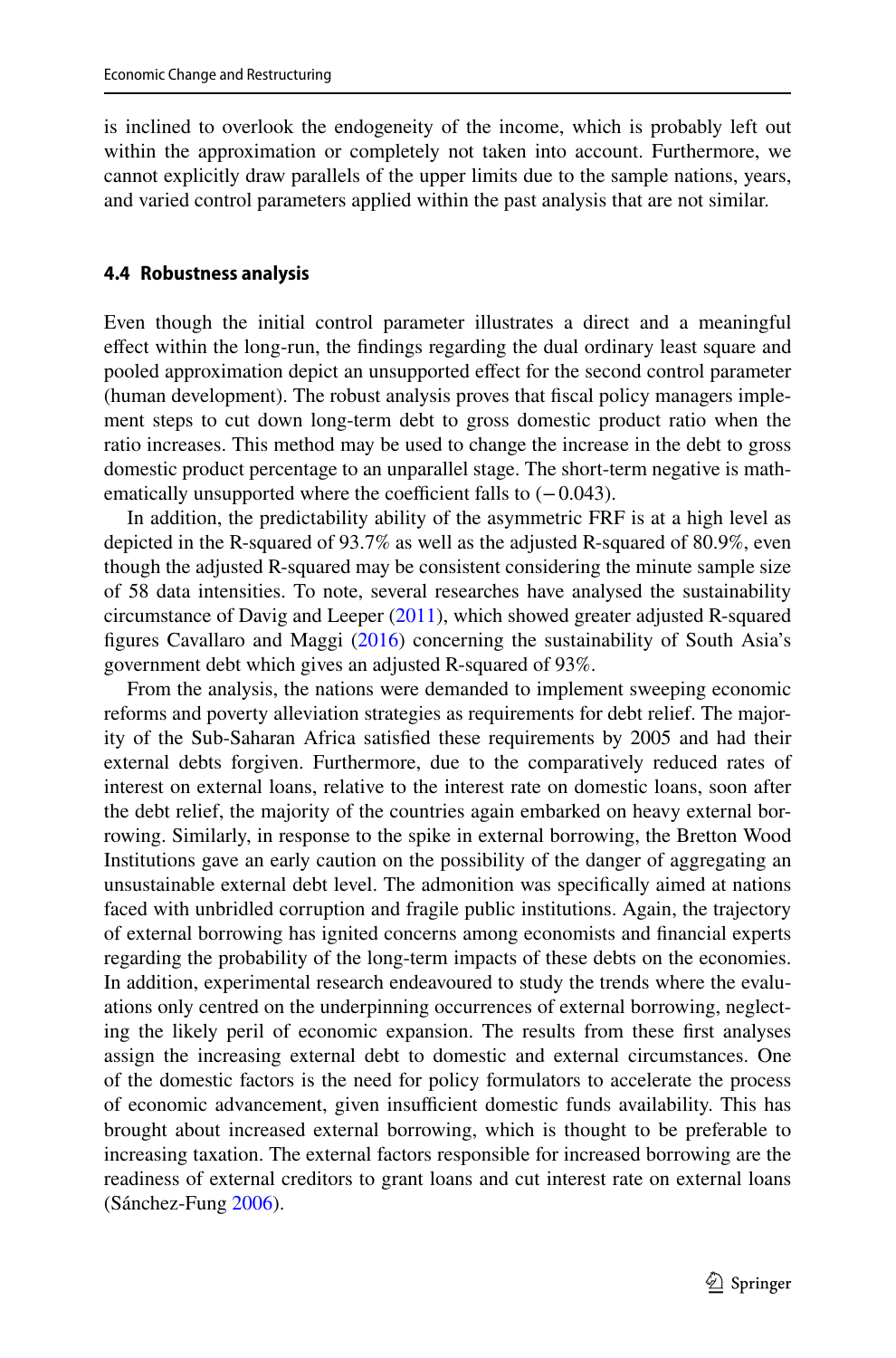From the analysis, the nations were demanded to implement sweeping economic reforms and poverty alleviation strategies to be the requirements for debt relief. The majority of the South Asian nations satisfy the requirements, and their overseas debts were forgiven. Soon after the debt relief, the majority of the nations undertook heavy external borrowing as result of minimal interest rate on external loans relative to the interest rate on domestic loans. Similarly, in response to the spike in external borrowing, the Bretton Wood Institutions gave an early caution on the possibility of danger of aggregating unsustainable external debt levels. The admonition was specifcally aimed at nations faced with unbridled corruption and fragile public institutions (Ehrmann et al. [2003\)](#page-18-21).

To understand the prevailing public debt-economic growth nexus for emerging nations, Makhoba et al. ([2019\)](#page-18-22) conducted a longitudinal data analysis on low- and middle-income nations over the period of 1990 to 2007. The experimental analysis illustrates that the public debt attained a negative efect on output until it attained 90 per cent gross domestic product. The efect of public debt on growth became irrelevant beyond a certain upper limit. As debt overhanging is a growth constraint only in nations with sound macroeconomic policies and institutional quality, the nonlinear impact could be explained in country-specifc impacts. Because the sample period of Abdullah et al. [\(2019](#page-17-0)) is only until 2007, this is a vital up to the date and re-evaluation of the public debt upper limit in emerging nations. More so, the analysis of Osuala and Jones ([2014\)](#page-19-21) entailed 92 low-, lower-middle, and upper-middle-income nations. Furthermore, the public debt dataset was derived from Kim et al. ([2021\)](#page-18-23). Nonetheless, our analysis applies the public debt dataset from the IMF database. Agu et al. ([2015\)](#page-17-8) set a quadratic functional form to identify a hump-form correlation amongst debt and economic expansion, plus a parametric method. Simon [\(2012](#page-19-22)) applied the square terms in assessing the curvature of the earnings disparity model. As a result, in terms of the approximation approach, our analysis varies from the analysis of Bystrov and Mackiewicz [\(2020](#page-17-9)) in applying an extra improved approach to ascertain the public debt upper limit discovered by likelihood ratio statistics.

### **5 Conclusion and policy implication**

South Asia is faced with an increasing budget defcit and an ever burdensome public debt, thus increasing the awareness of the issue of fscal policy sustainability. In order to evaluate the sustainability of fscal policy disequilibrium and public debt, the existing literature gives diferent measures, where the fndings which are robust to the presumptions covered. Thus, for this research, initially, the modifcation in public earnings to a government income spending shock centred on an intertemporal budget constraint. Secondly, the adjustment within the primary fscal balance to exogenous shocks centred on Bohn's fscal response function. The equations were utilized to yearly data for South Asia for the period of 1961–2018 to analyse the sustainability of the fscal disequilibrium in addition to public debt-to-gross domestic product ratio.

The asymmetry is contained in the modelling through a positive and negative part addition decomposition of the regressors of the fscal response equation. In addition,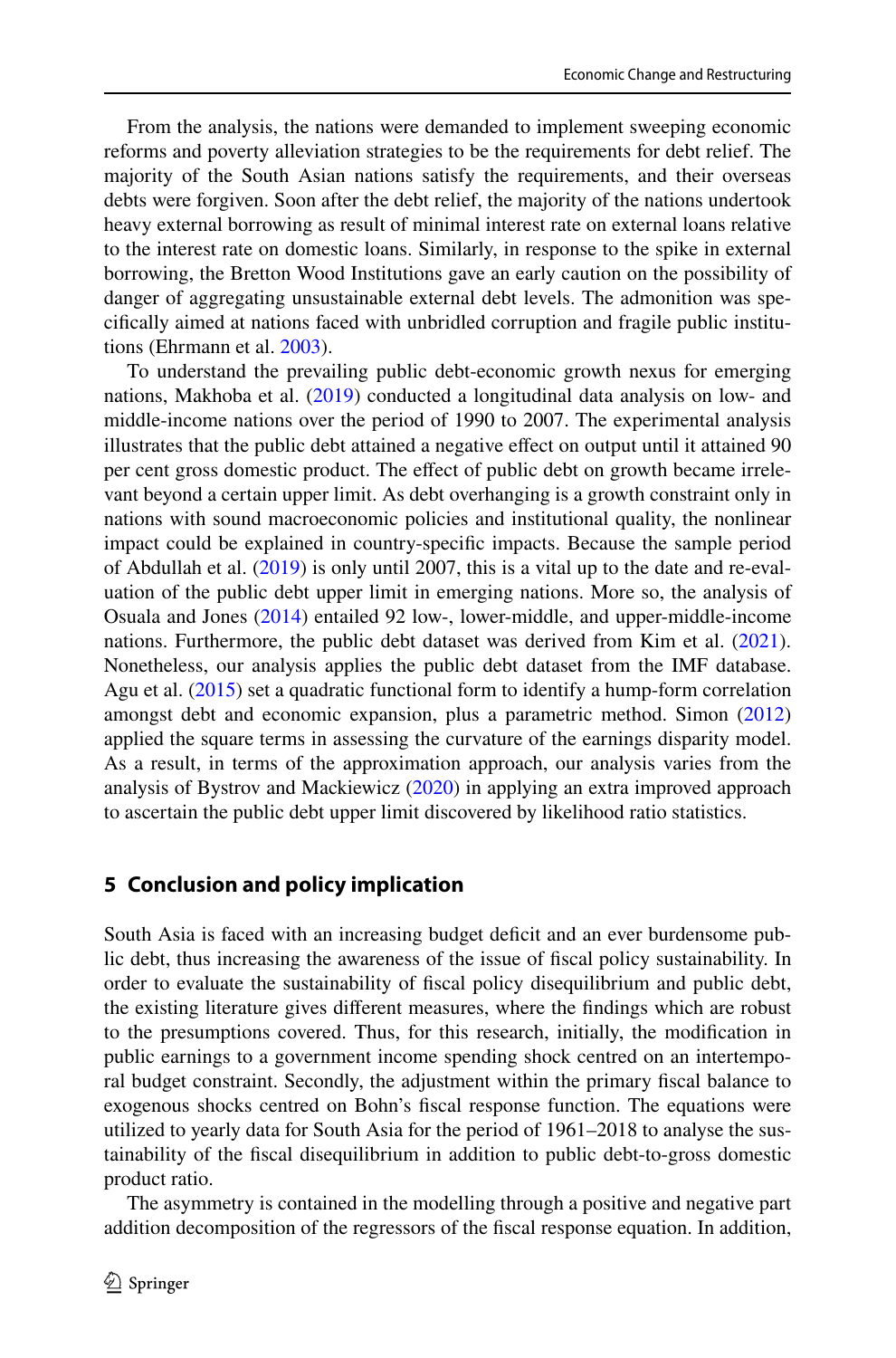the addition of asymmetry onto the equation overwhelms the indirect misspecifcation in the symmetric equation. Approximation fndings corroborate that neglecting these curvatures in modelling may result in misleading deductions. Hence, the robust indicators show that fscal authorities endeavour to steady the debt-to-gross domestic product ratio via fscal tightening when the ratio increases. Specifcally, the authorities are concerned with the debt-to-gross domestic product to prevent it from attaining unparalleled levels. This analysis goes in contravention to the universally agreed viewpoint that Sri Lanka's public debt is on an unsustainable pathway. Nonetheless, in line with typical comments, the analysis sees that South Asia's austerity commitment depicts an insufficient commitment and the likelihood to dally excluding severe burden. Hence, a fragile type of sustainability of public debt may make sense for the South Asian subregion. Furthermore, the analysis identifed fascinating indications concerning external debt, which obtained a non-straight-line impact on economic expansion, while the heterogenous impacts of fscal policy on economic expansion attained a direct infuence in minimal indebted nations, as well as an adverse efect at the maximum indebted stage, thus elucidating the patterns of this curvature correlation.

Moreover, aiming for growth based on high debts levels is not a plausible strategy to adopt. In addition, the reduction in high debt levels beneft the nations' economic performance where the Malaysian data on the mean debt-to-gross domestic product backs this viewpoint. Furthermore, the cuts in subsidies could make extra fscal space on the budget whilst concurrently sending subsidies to the vulnerable. Thirdly, the debt has a direct impact on economic system activity expansion and the correlation amongst public debt and growth persists. Also, our findings affirm that the high levels of debts may cause a reduced economic advancement. Nevertheless, there is no indication to imply that fragile growth is the reason behind so much debt. Thus, it is vital for policy formulators in Malaysia to comprehend the debt-expansion connection so as to craft robust macroeconomic policies for the advancements of nature predications.

The correlation may elucidate the means for the curvature correlation among external debt and economic expansion. Thirdly, we detect indications that advancements in state establishments spur the potency of fscal policy. This remarkable fnding attains a very important contribution to existing literature and the ramifcations for pragmatism in the case of developing nations. Here, an institution given in diferent parts of government efectiveness, regulatory environment, and control of corruption improve the direct effects of government spending on economic growth. Additionally, the analyses imply that vital steps for the nations in the conundrum of fscal policy futility are quite high when nations are heavily indebted, thus, they should endeavour to improve institutional quality and improve the efectiveness of fscal policy as well as explicitly bear economic expansion in another way.

We proposed a policy framework based on above fndings.

I. Hence, the policymakers should consistently enforce innovation-driven approaches and move towards more enhanced ability to innovate; this can enhance performance through research and development commercialization after COVID-19.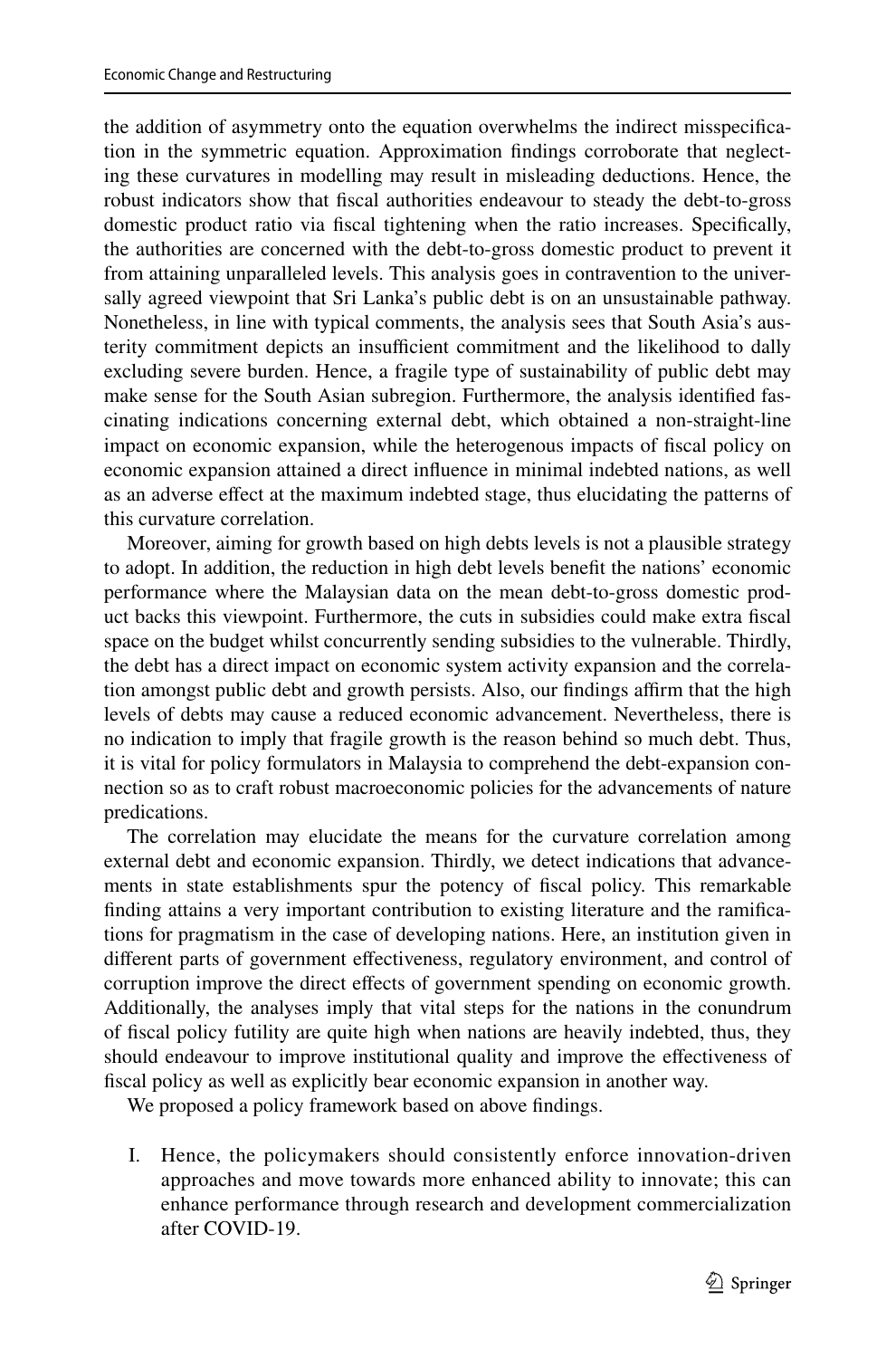- II. Furthermore, countries play the role of supporting the region for the ecological environment, but it is also the most polluted province in the country's region. Hence, South Asian countries need to implement shared avoidance, controls and laws for ecological environments completely enforcing laws for environmental protection and curbing pollution. This would fully enhance environmental quality, hence becoming more robust to assist and assure superior economic development after COVID-19.
- III. While industrial transfer demonstration zones should contribute positively towards economic efficiency, those in small, medium-sized and mega-cities which can strengthen economic growth after COVID-19.
- IV. In order to be able to reap the benefts of the policy-making related to the industrial transfer and economic demonstration zone, the policy welfare related to the zone should be improved constantly after COVID-19.
- V. There is a dire need to promote latest E-commerce business strategies to cope with economic downturn situation due to COVID-19.

#### **Declarations**

**Confict of interest** We have no confict of interest.

# **References**

- <span id="page-17-0"></span>Abdullah H, Yien LC, Khan MA (2019) The impact of fscal policy on economic growth in ASEAN-5 countries. Int J Supply Chain Manag 8:754
- <span id="page-17-8"></span>Agu SU, Okwo IM, Ugwunta OD, Idike A (2015) Fiscal policy and economic growth in Nigeria. SAGE Open.<https://doi.org/10.1177/2158244015610171>
- <span id="page-17-4"></span>Alemzero DA, Iqbal N, Iqbal S et al (2020a) Assessing the perceived impact of exploration and production of hydrocarbons on households perspective of environmental regulation in Ghana. Environ Sci Pollut Res. <https://doi.org/10.1007/s11356-020-10880-3>
- <span id="page-17-5"></span>Alemzero DA, Sun H, Mohsin M et al (2020b) Assessing energy security in Africa based on multidimensional approach of principal composite analysis. Environ Sci Pollut Res. [https://doi.org/10.](https://doi.org/10.1007/s11356-020-10554-0) [1007/s11356-020-10554-0](https://doi.org/10.1007/s11356-020-10554-0)
- <span id="page-17-3"></span>Alm J, Rogers J (2011) Do state fscal policies afect state economic Growth? Public Financ Rev. [https://](https://doi.org/10.1177/1091142110373482) [doi.org/10.1177/1091142110373482](https://doi.org/10.1177/1091142110373482)
- <span id="page-17-1"></span>Al-Masaeed AA, Tsaregorodtsev E (2018) The impact of fscal policy on the economic growth of Jordan. Int J Econ Financ.<https://doi.org/10.5539/ijef.v10n10p145>
- <span id="page-17-2"></span>Amato A, Tronzano M (2000) Fiscal policy debt management and exchange rate credibility: lessons from the recent Italian experience. J Bank Finance 24(6):921–943. [https://doi.org/10.1016/S0378-](https://doi.org/10.1016/S0378-4266(99)00112-0) [4266\(99\)00112-0](https://doi.org/10.1016/S0378-4266(99)00112-0)
- <span id="page-17-6"></span>Barati M, Fariditavana H (2020) Asymmetric effect of income on the US healthcare expenditure: evidence from the nonlinear autoregressive distributed lag (ARDL) approach. Empir Econ. [https://doi.](https://doi.org/10.1007/s00181-018-1604-7) [org/10.1007/s00181-018-1604-7](https://doi.org/10.1007/s00181-018-1604-7)
- <span id="page-17-9"></span>Bystrov V, Mackiewicz M (2020) Recurrent explosive public debts and the long-run fscal sustainability. J Policy Model.<https://doi.org/10.1016/j.jpolmod.2019.10.002>
- <span id="page-17-7"></span>Cavallaro E, Maggi B (2016) State of confdence, overborrowing and macroeconomic stabilization in outof-equilibrium dynamics. Econ Model. <https://doi.org/10.1016/j.econmod.2016.06.015>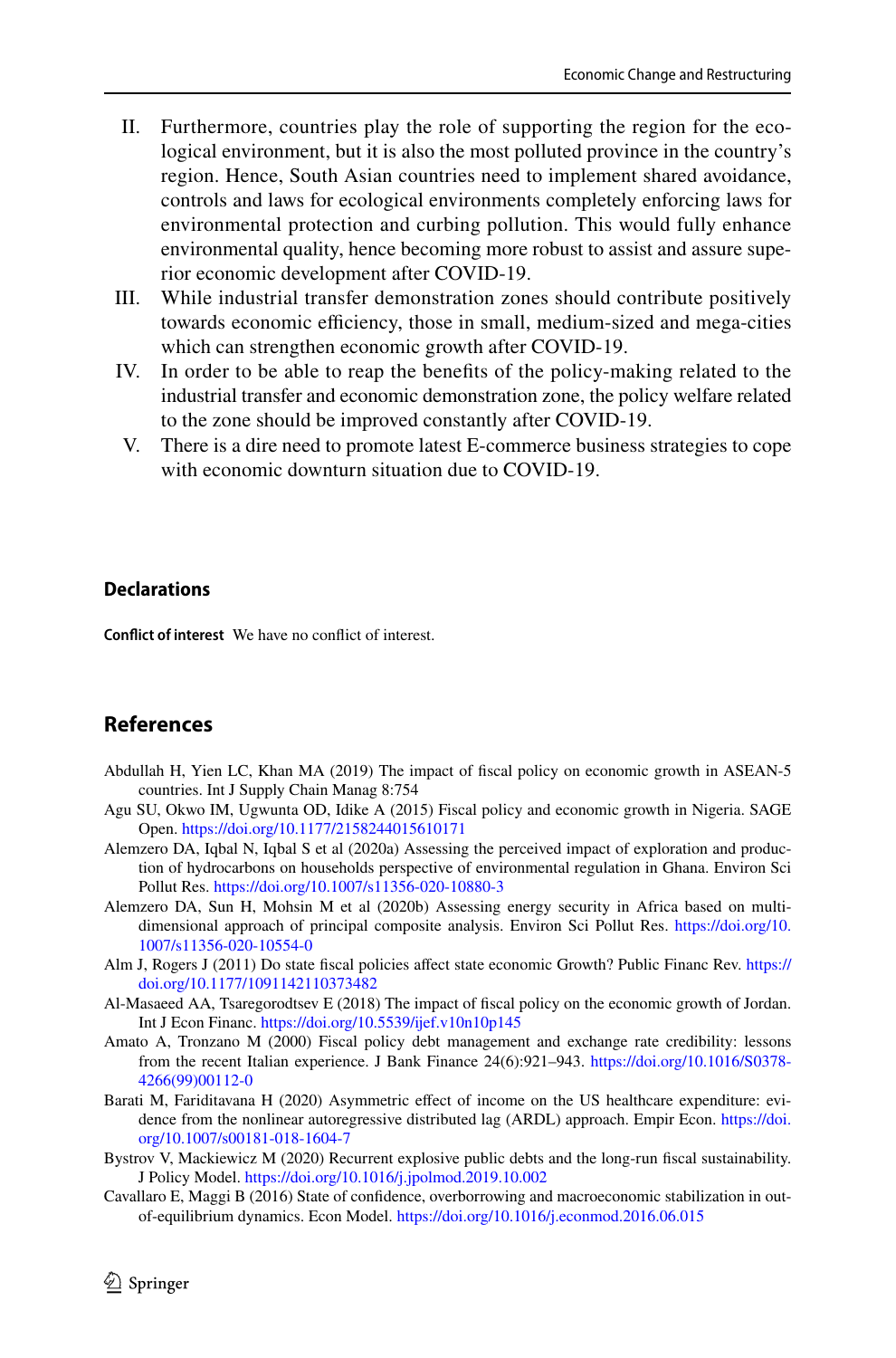- <span id="page-18-20"></span>Davig T, Leeper EM (2011) Monetary-fscal policy interactions and fscal stimulus. Eur Econ Rev. <https://doi.org/10.1016/j.euroecorev.2010.04.004>
- <span id="page-18-14"></span>Easterly W, Schmidt-Hebbel K (1991) The macroeconomics of public sector defcits: a synthesis. Policy Research Working Paper Series 775. The World Bank
- <span id="page-18-12"></span>Ebimobowei A (2010) The relationship between fscal policy and economic growth in Nigeria (1991– 2005). Int J Econ Dev Res Invest 1:37–46
- <span id="page-18-18"></span>Égert B (2015) Public debt, economic growth and nonlinear efects: myth or reality? J Macroecon. [https://](https://doi.org/10.1016/j.jmacro.2014.11.006) [doi.org/10.1016/j.jmacro.2014.11.006](https://doi.org/10.1016/j.jmacro.2014.11.006)
- <span id="page-18-21"></span>Ehrmann M, Gambacorta L, Martinez-Pagés J et al (2003) The effects of monetary policy in the euro area. Oxford Rev Econ Policy. <https://doi.org/10.1093/oxrep/19.1.58>
- <span id="page-18-7"></span>Falade OE, Folorunso BA (2015) Fiscal and monetary policy instruments and economic growth sustainability in Nigeria. Am J Econ 5:587–594
- <span id="page-18-5"></span>Farooq A, Yasmin B (2017) Fiscal policy uncertainty and economic growth in Pakistan: role of fnancial development indicators. J Econ Coop Dev 38:1
- <span id="page-18-19"></span>Ferraro D, Peretto PF (2020) Innovation-led growth in a time of debt. Eur Econ Rev. [https://doi.org/10.](https://doi.org/10.1016/j.euroecorev.2019.103350) [1016/j.euroecorev.2019.103350](https://doi.org/10.1016/j.euroecorev.2019.103350)
- <span id="page-18-8"></span>He W, Abbas Q, Alharthi M et al (2020) Integration of renewable hydrogen in light-duty vehicle: Nexus between energy security and low carbon emission resources. Int J Hydrogen Energy. [https://doi.org/](https://doi.org/10.1016/j.ijhydene.2020.06.177) [10.1016/j.ijhydene.2020.06.177](https://doi.org/10.1016/j.ijhydene.2020.06.177)
- <span id="page-18-10"></span>Hlongwane TM, Mongale IP, Tala L (2018) Analysis of the Impact of Fiscal Policy on Economic Growth in South Africa: VECM Approach. J Econ Behav Stud.<https://doi.org/10.22610/jebs.v10i2.2232>
- <span id="page-18-6"></span>Igwe A, Emmanuel EC, Ukpere WI (2015) Impact of fscal policy variables on economic growth in Nigeria (1970–2012): a managerial economics perspective. Invest Manag Financ Innov 38:1
- <span id="page-18-13"></span>Khan MS, Knight MD (1981) Stabilization programs in developing countries: a formal framework. Staf Pap 28(1):1–53
- <span id="page-18-16"></span>Khan MK, Teng JZ, Khan MI, Khan MO (2019) Impact of globalization, economic factors and energy consumption on CO2 emissions in Pakistan. Sci Total Environ 688:424–436. [https://doi.org/10.](https://doi.org/10.1016/j.scitotenv.2019.06.065) [1016/j.scitotenv.2019.06.065](https://doi.org/10.1016/j.scitotenv.2019.06.065)
- <span id="page-18-23"></span>Kim J, Wang M, Park D, Petalcorin CC (2021) Fiscal policy and economic growth: some evidence from China. Rev World Econ.<https://doi.org/10.1007/s10290-021-00414-5>
- <span id="page-18-1"></span>Mahmood T, Sial MH (2011) The relative efectiveness of monetary and fscal policies in economic growth: a case study of Pakistan. Asian Econ Financ Rev 1:236
- <span id="page-18-22"></span>Makhoba BP, Kaseeram I, Greyling L (2019) Assessing the impact of fscal policy on economic growth in South Africa. African J Bus Econ Res. <https://doi.org/10.31920/1750-4562/2019/v14n1a1>
- <span id="page-18-11"></span>Makohon V, Adamenko I (2020) The impact of tax and budget policy on the level of economic growth. Univ Econ Bull.<https://doi.org/10.31470/2306-546x-2020-44-179-187>
- <span id="page-18-17"></span>Makun K (2021) External debt and economic growth in Pacifc Island countries: a linear and nonlinear analysis of Fiji Islands. J Econ Asymmetries. <https://doi.org/10.1016/j.jeca.2021.e00197>
- <span id="page-18-2"></span>Mohsin M, Rasheed AK, Sun H et al (2019) Developing low carbon economies: an aggregated composite index based on carbon emissions. Sustain Energy Technol Assess. [https://doi.org/10.1016/j.seta.](https://doi.org/10.1016/j.seta.2019.08.003) [2019.08.003](https://doi.org/10.1016/j.seta.2019.08.003)
- <span id="page-18-3"></span>Mohsin M, Nurunnabi M, Zhang J et al (2020a) The evaluation of efficiency and value addition of IFRS endorsement towards earnings timeliness disclosure. Int J Financ Econ. [https://doi.org/10.1002/ijfe.](https://doi.org/10.1002/ijfe.1878) [1878](https://doi.org/10.1002/ijfe.1878)
- <span id="page-18-9"></span>Mohsin M, Taghizadeh-Hesary F, Panthamit N et al (2020b) Developing low carbon fnance index: evidence from developed and developing economies. Financ Res Lett. [https://doi.org/10.1016/j.frl.](https://doi.org/10.1016/j.frl.2020.101520) [2020.101520](https://doi.org/10.1016/j.frl.2020.101520)
- <span id="page-18-4"></span>Mohsin M, Hanif I, Taghizadeh-Hesary F et al (2021) Nexus between energy efficiency and electricity reforms: a DEA-based way forward for clean power development. Energy Policy. [https://doi.org/10.](https://doi.org/10.1016/j.enpol.2020.112052) [1016/j.enpol.2020.112052](https://doi.org/10.1016/j.enpol.2020.112052)
- Mohsin M, Ullah H, Iqbal N, Iqbal W, Taghizadeh-Hesary F (2021) How external debt led to economic growth in South Asia: a policy perspective analysis from quantile regression. Econ Anal Policy. <https://doi.org/10.1016/j.eap.2021.09.012>
- <span id="page-18-15"></span>Muhanji S, Ojah K, Soumaré I (2019) How do natural resource endowment and institutional quality infuence the nexus between external indebtedness and welfare in Africa? Econ Syst. [https://doi.org/10.](https://doi.org/10.1016/j.ecosys.2018.08.005) [1016/j.ecosys.2018.08.005](https://doi.org/10.1016/j.ecosys.2018.08.005)
- <span id="page-18-0"></span>Munir S, Rao ZUR, Sana S (2019) Financial development, fscal policy and economic growth: the role of institutional quality in Pakistan. J Financ Account Res.<https://doi.org/10.32350/jfar/0102/02>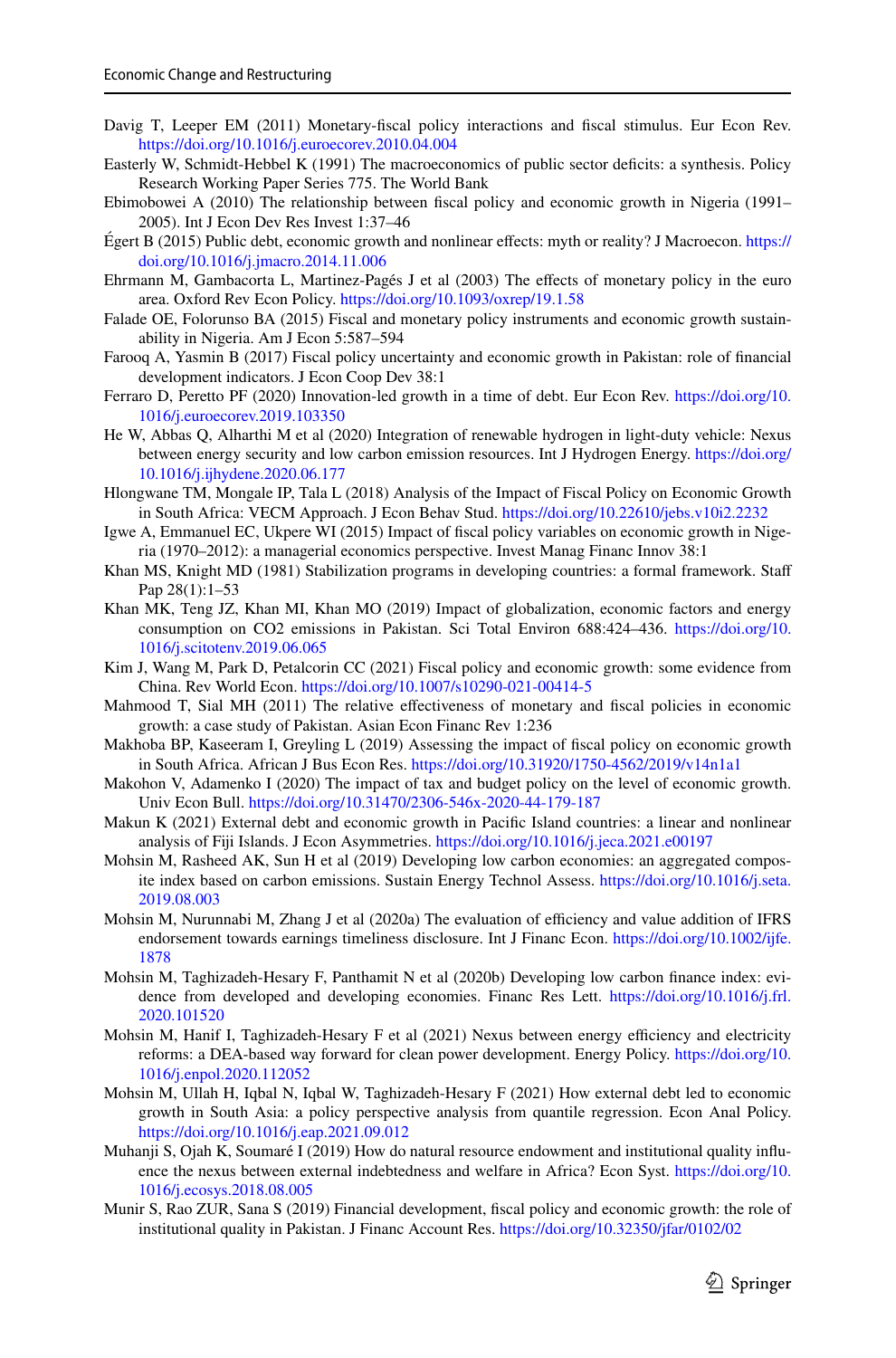- <span id="page-19-15"></span>Murshed M (2020) Are trade liberalization policies aligned with renewable energy transition in low and middle income countries? An instrumental variable approach. Renew Energy. [https://doi.org/10.](https://doi.org/10.1016/j.renene.2019.11.106) [1016/j.renene.2019.11.106](https://doi.org/10.1016/j.renene.2019.11.106)
- Narayan PK, Singh B (2007) Modelling the relationship between defense spending and economic growth for the Fiji islands. Def Peace Econ. <https://doi.org/10.1080/10242690600807924>
- <span id="page-19-4"></span>Nawaz S, Idrees Khawaja M (2019) Fiscal policy, institutions and growth: new insights. Singapore Econ Rev.<https://doi.org/10.1142/S0217590816500296>
- <span id="page-19-6"></span>Nurfatriani F, Darusman D, Nurrochmat DR et al (2015) Redesigning Indonesian forest fscal policy to support forest conservation. For Policy Econ 61:39–50.<https://doi.org/10.1016/j.forpol.2015.07.006>
- <span id="page-19-5"></span>Nursini N (2017) Efect of fscal policy and trade openness on economic growth in Indonesia: 1990– 2015. Int J Econ Financ Issues 7(1):358–364
- O'Sullivan C, Papavassiliou VG (2020) On the term structure of liquidity in the European sovereign bond market. J Bank Financ. [https://doi.org/10.1016/j.jbankfn.2020.105777](https://doi.org/10.1016/j.jbankfin.2020.105777)
- <span id="page-19-14"></span>Onifade ST, Çevik S, Erdoğan S et al (2020) An empirical retrospect of the impacts of government expenditures on economic growth: new evidence from the Nigerian economy. J Econ Struct. [https://](https://doi.org/10.1186/s40008-020-0186-7) [doi.org/10.1186/s40008-020-0186-7](https://doi.org/10.1186/s40008-020-0186-7)
- <span id="page-19-21"></span>Osuala AE, Jones E (2014) Empirical analysis of the impact of fscal policy on economic growth of Nigeria. Int J Econ Financ. <https://doi.org/10.5539/ijef.v6n6p203>
- <span id="page-19-16"></span>Pesaran MH, Shin Y, Smith RJ (2001) Bounds testing approaches to the analysis of level relationships. J Appl Econom 16:289–326. <https://doi.org/10.1002/jae.616>
- <span id="page-19-7"></span>Pham NS, Pham TKC (2019) Foreign aid, recipient government's fscal behavior, and economic growth. Econ Bull 39:2457–2466
- Pochea MM, Nitoi M (2021) The impact of prudential toolkits on loan growth in Central and Eastern European banking systems. Econ Syst. <https://doi.org/10.1016/j.ecosys.2020.100767>
- <span id="page-19-17"></span>Qureshi I, Liaqat Z (2020) The long-term consequences of external debt: revisiting the evidence and inspecting the mechanism using panel VARs. J Macroecon 63(C)
- <span id="page-19-12"></span>Raihan S, Anjum I (2020) Efectiveness of fscal policy in stimulating economic growth: an empirical study on Bangladesh. Bangladesh's macroeconomic policy: trends, determinants and impact. Springer, Singapore
- <span id="page-19-19"></span>Rathnayake ASK (2020) Sustainability of the fscal imbalance and public debt under fscal policy asymmetries in Sri Lanka. J Asian Econ.<https://doi.org/10.1016/j.asieco.2019.101161>
- <span id="page-19-10"></span>Safdari M, Mehrizi MA, Elahi M (2011) Impact of fscal policy on economic growth in Iran. Eur J Econ Finance Adm Sci 87–92
- <span id="page-19-1"></span>Salma S, Idriss EA, Said T (2016) Threshold efects of fscal policy on economic growth in developing countries. J Econ Financ Stud.<https://doi.org/10.18533/jefs.v4i3.225>
- <span id="page-19-20"></span>Sánchez-Fung JR (2006) Money, income, prices, and exchange rates in the Dominican Republic. Sav Dev 30(1):31–38
- <span id="page-19-11"></span>Scott M (2019) Components of public fnance and public debt management. Int J Tax Econ Manag. <https://doi.org/10.35935/tax/25.3828>
- <span id="page-19-2"></span>Shihab RA (2014) The causal relationship between fscal policy and economic growth in Jordan. Int J Econ Finance 10(10):145.<https://doi.org/10.5539/ijef.v10n10p145>
- <span id="page-19-22"></span>Simon M (2012) Efectiveness of fscal policy in economic growth: the case of Zimbabwe. Int J Econ Res 3:93–99
- <span id="page-19-18"></span>Sovacool BK (2017) Contestation, contingency, and justice in the Nordic low-carbon energy transition. Energy Policy 102:569–582. <https://doi.org/10.1016/j.enpol.2016.12.045>
- <span id="page-19-9"></span>Sun H, Pofoura AK, Adjei Mensah I et al (2020) The role of environmental entrepreneurship for sustainable development: Evidence from 35 countries in Sub-Saharan Africa. Sci Total Environ. [https://](https://doi.org/10.1016/j.scitotenv.2020.140132) [doi.org/10.1016/j.scitotenv.2020.140132](https://doi.org/10.1016/j.scitotenv.2020.140132)
- <span id="page-19-3"></span>Surugiu MR, Surugiu C, Nica M (2012) Fiscal policy and economic growth: explanation with empirical analysis. Actual Probl Econ 134:476–481
- <span id="page-19-0"></span>Terzi C, Anis EA (2018) Fiscal Policy and Economic Growth in Tunisia. J Bus Financ Af. [https://doi.](https://doi.org/10.4172/2167-0234.1000325) [org/10.4172/2167-0234.1000325](https://doi.org/10.4172/2167-0234.1000325)
- <span id="page-19-8"></span>Tiep NC, Wang M, Mohsin M et al (2021) An assessment of power sector reforms and utility performance to strengthen consumer self-confdence towards private investment. Econ Anal Policy. <https://doi.org/10.1016/j.eap.2021.01.005>
- <span id="page-19-13"></span>Tomljanovich M (2004) The role of state fscal policy in state economic growth. Contemp Econ Policy 3:318